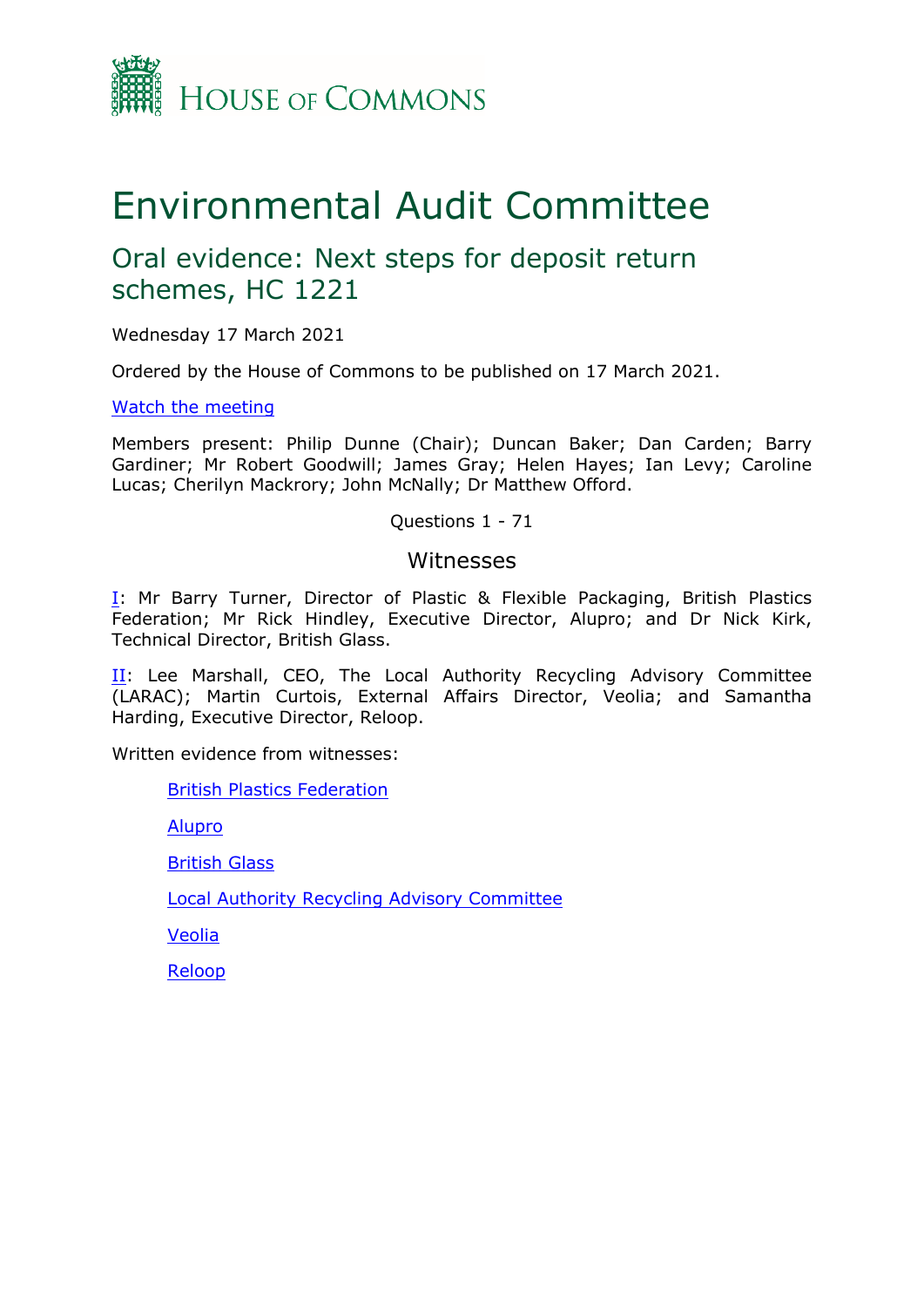

## <span id="page-1-0"></span>Examination of witnesses

Witnesses: Mr Barry Turner, Mr Rick Hindley and Dr Nick Kirk.

Q1 **Chair:** Good afternoon and welcome to the Environmental Audit Committee for the first of two oral hearing sessions that we have for our inquiry into the deposit return scheme. We are looking as a Committee to help the Government as they commence their final consultation ahead of the designing of the scheme to ensure that the scheme is designed to help achieve an increase in recycling rates for containers.

We have two panels today. The first panel is from trade associations involved in the manufacture and supply of different types of containers. The second panel is from those engaged in the recycling and waste collection operations. I welcome our witnesses for the first panel, starting with Mr Barry Turner.

*Mr Turner:* Good afternoon to everyone. I am here representing the British Plastics Federation where I am responsible for issues relating to packaging.

*Mr Hindley:* Good afternoon, everyone. Thank you for the invitation to join you this afternoon. I am the Executive Director of Alupro, the aluminium packaging recycling organisation. Our members represent what we call the circular aluminium packaging supply chain, and we represent them, and plan to exceed and meet the recycling targets.

**Chair:** I should just disclose to the Committee that Bridgnorth Aluminium is a member of Alupro and is one of the largest employers in my constituency. I know the trade association well.

*Dr Kirk:* Good afternoon, everyone. I am Nick Kirk, the Technical Director for British Glass, which is the trade representative body for the glass industry in the UK. We strive to support the local economy and to exceed all recycling targets.

Q2 **Chair:** Thank you, Nick. I was attending a summit on recycling that you organised for your members earlier this morning.

To start with, could you each give the Committee a brief overview of how you see a deposit return scheme positively impacting on recycling rates within your categories in the UK?

*Mr Turner:* The most commonly used material for average packaging in the plastic sector is PET. PET started its life in recycling kerbside in 1990. Over the last 26 years we have seen the recycling levels increase to 69%, with the main challenge now being recycling on the go. All local councils now collect PET. The majority of householders participate in PET recycling in their homes, and it is all about on the go. That is where the main challenge is.

Q3 **Chair:** Would you explain what the expression "on the go" means?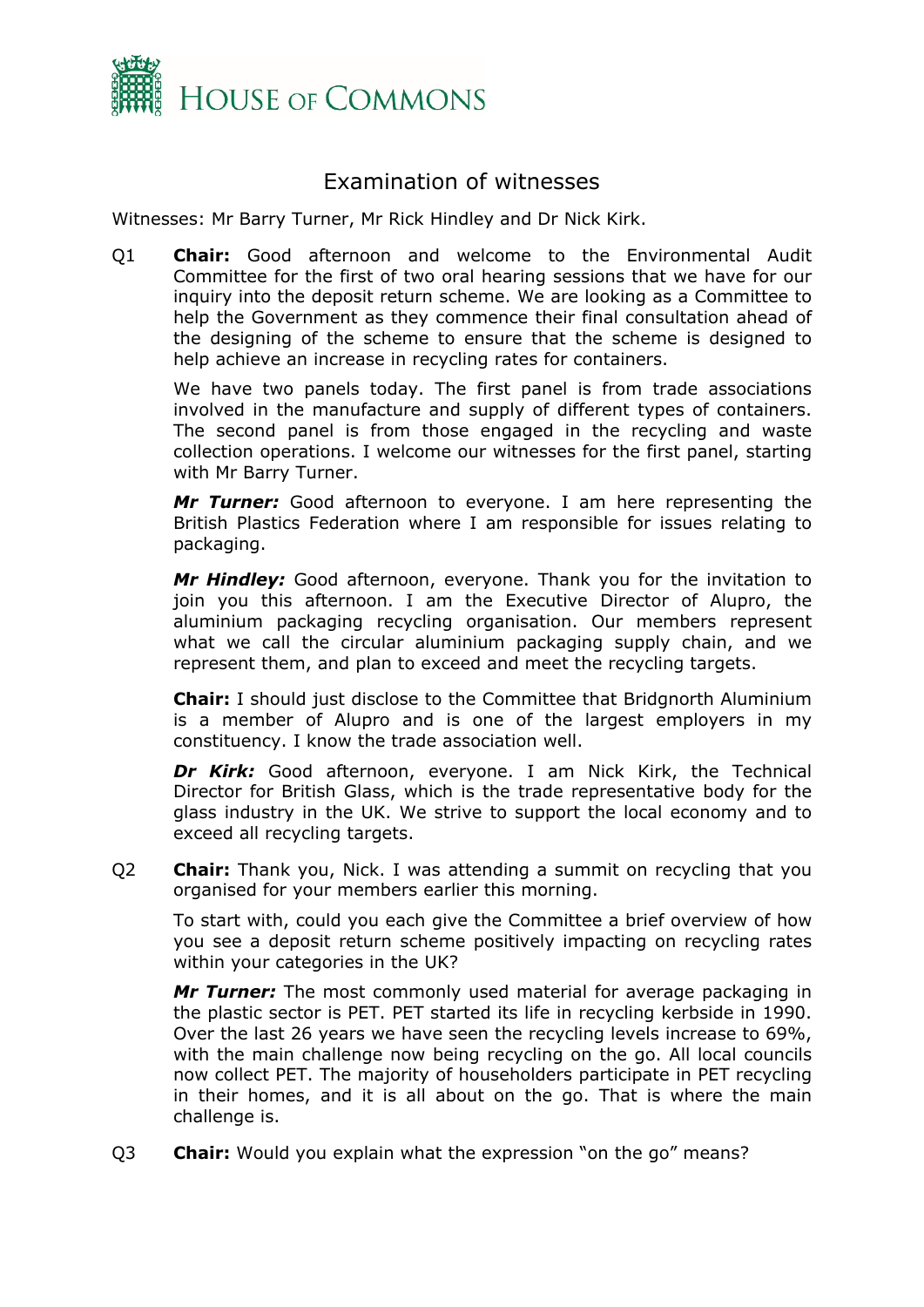

*Mr Turner:* When containers are being used outside the home, that is where the main challenge is due to the lack of recycling facilities out of the home that are available to allow consumers to recycle. Obviously if they are not recycled on the go, there is the possibility they are littered. That is where we see the main benefits arising and the main challenges and opportunities for increasing recycling further.

#### Q4 **Chair:** Also reducing litter.

*Mr Turner:* Yes, one would hope so. Although last summer we saw horrendous sights of people leaving all sorts of litter, including tents in the countryside, chairs and goodness knows what. Litter is a broader challenge. One would hope that this will help to reduce litter, but there are much bigger challenges.

#### Q5 **Chair:** Rick, could you give us a perspective from the aluminium sector?

*Mr Hindley:* First and foremost, it is important to make it clear that we are very supportive of working with the Government to design what we hope will be the world-leading deposit return system. Specifically for aluminium, we have material that is infinitely recyclable and already has extremely high recycling rates. The aluminium drinks can is the world's most recycled package, and in the UK in 2019, we recycled close to eight out of 10 drinks cans.

Having said all of that, we have a very clear vision, which is to reach close to 100%. To see how achievable that was, we commissioned a report with Resource Futures. It concluded that with a reform of the existing PRN system, we could achieve a recycling rate for drinks cans of around 90%, and a deposit return system could potentially add another 5% on top.

Our focus is very much on a design of the system that is fit for purpose in the UK and that is designed to not just replicate what happens in other countries. The UK market dynamics are very different in sales and recycling. We are very focused on the design of the system to make sure that it does not undermine the excellent recycling rates that aluminium already has and helps us to achieve our vision.

We very clearly recognise that one of the main drivers for the implementation of a DRS in the UK is for other materials to achieve similar collection levels, and particularly plastics, which have to achieve a 90% collection level under the single use plastics directive. It is important that we design a system that works for all materials and does not cut across or distort markets.

Q6 **Chair:** We will get into the design of the preferences that you each have for the system during the course of our questions.

Nick, in the session I was in earlier this morning there was a very stark contrast drawn between the effectiveness of the capture of materials, in particular glass, in Wales versus England, where the English recycling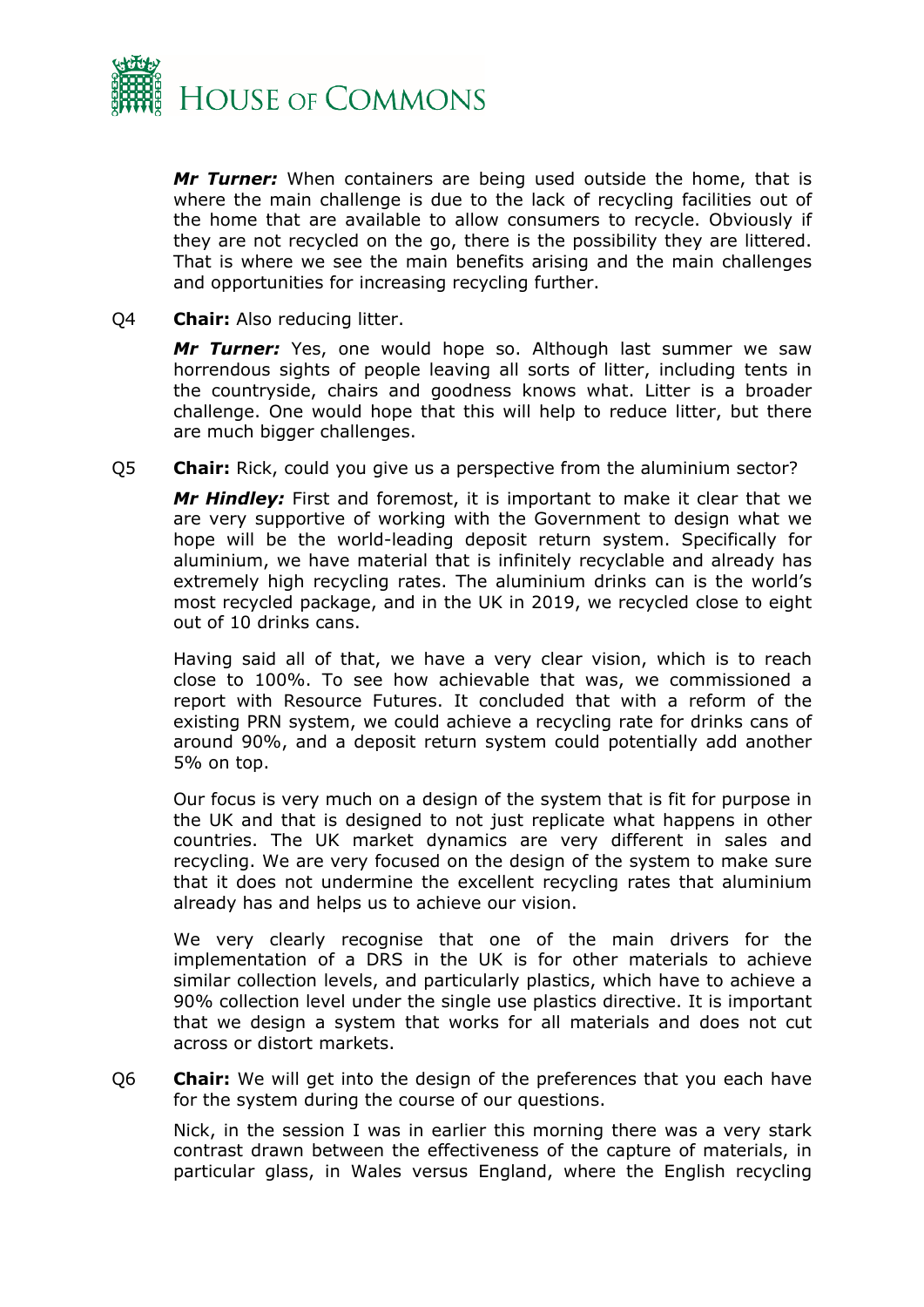

rate is nothing like as good among local authorities compared with the Welsh. Could you give us a sense of why we have been so slow in England compared with other parts of the UK, and how effective you think such a DRS scheme would be in improving recycling rates of glass?

**Dr Kirk:** British Glass and our members fully support an effective glass collection system as glass saves energy, associated  $CO<sub>2</sub>$  and natural resources. There is a benefit to all of us and industry as well.

Currently in the UK we collect from recycling 76% of the glass via local authorities. It is very good there. You mentioned Wales, which trumps that even further. It is currently collecting for recycling 87.3% and that is all from households. It is really positive that it can be done from a household.

The introduction of a DRS for glass works very well in countries that do not have an effective collection system for glass, for example many US states. As has already been mentioned, it is an excellent method for onthe-go packaging as the packaging tends to be disposed off at the point of consumption. Glass does not really fit into on-the-go packaging. There is very little glass used on the go.

I am concerned that we might be introducing two collection systems for glass and inadvertently introducing confusion and inconvenience for the consumer. We need to keep it simple for glass—have a single collection point for glass. At the moment, glass is collected from the household and we need to utilise that system and develop the EPR and consistency of collection.

Q7 **Chair:** We will come on to the impact on local authority collections systems during the course of the discussion. Barry, could you give me a sense about how you think the DRS scheme for plastic packaging will work alongside an EPR scheme?

*Mr Turner:* A DRS is a form of EPR anyway, so clearly the two should sit alongside each other. The only difference in producer responsibility with a DRS scheme is that it is focused on a limited range of containers.

We see them just as similar mechanisms of producer responsibility. I think the challenge for the plastic sector more than anything is how you get the maximum reward from any redesign of collection for recycling. Like the other sectors, we have set very ambitious targets for the recycling and reuse of plastics and packaging alongside the plastic packed members. We want to see the maximum boost right across the board to recycling and the DRS can form a part of that and probably contribute a couple of percentage points to the overall recycling of plastic packaging overall. But, because of the wide diversity of containers, we will want to see movement right across the piece and the comprehensive recycling of all plastics packaging and the best schemes possible to achieve that.

Q8 **Chair:** Could you give us a sense of the impact in other countries or other jurisdictions where it has been introduced? Are you saying that a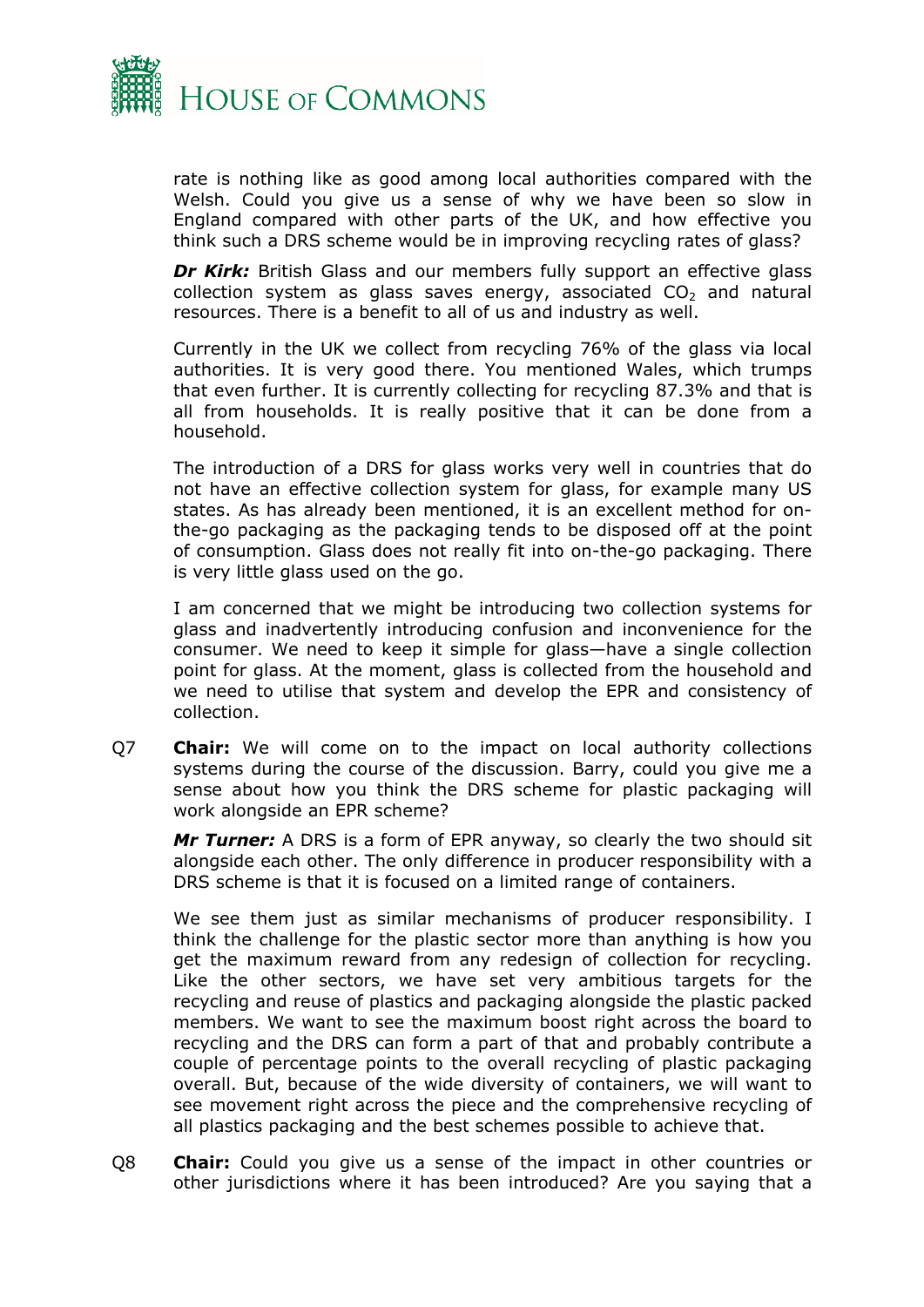

DRS for drink containers currently accounts for only 2% of all plastic waste or is that—

*Mr Turner:* No, what I am saying is if we move from the current levels of recycling of 69% through to the 90% target under a DRS, that would move the total recycling of plastics by two to three percentage points. That is the improvement in recycling.

Q9 **Chair:** Do you think it is feasible to get from the current 69% to 90% plus? Is that the experience of other countries in plastic containers?

*Mr Turner:* The main challenge for the UK, because we have an established kerbside scheme, is how you design a scheme that focuses on the area that is going to provide the most benefit. As I said at the outset, for plastics and aluminium, and potentially a small amount of glass, that is the on-the-go element.

**Chair:** Thank you. Matthew Offord is now going to ask some questions.

Q10 **Dr Offord:** Mr Hindley, I want to ask a few question about the type of waste materials. First of all, what would be the benefit of including a wide range of materials in any deposit return scheme?

*Mr Hindley:* First and foremost, the deposit return scheme has to be fair and equitable across all materials and therefore you don't want a scheme that is going to distort the market and shift consumers from one material to another. The design is critical for that. Equally, I think if all container types were included it is much more straightforward for consumers to understand how the system works. It is those two things—not distorting the market and keeping it simple for consumers. We absolutely advocate that all types of containers should be included.

Q11 **Dr Offord:** That is pretty straightforward and I certainly understand why you would want to do that.

The inclusion of glass has been controversial in other DRS schemes. I cannot understand that myself personally because 31 years ago, when I lived in California, there was a glass return scheme and it provided a deposit for bottles and, indeed, cans. Dr Kirk, can you explain what the problems would be if glass were included in this scheme for England, Wales and Northern Ireland?

**Dr Kirk:** As I have already stated, my view is glass should not be included in a DRS as it will reduce the quality and quantity of glass collected and also increase carbon emissions due to collection vehicle movement, retail movements of vehicles and consumer journeys back to the retailer. We know from the evidence that this will drive more plastics being consumed over glass.

The two reasons why the DRS was incentivised to switch from glass to plastics is the producer fee and the deposit fee. I will explain a little bit more. The producer fee that supports the cost of DRS is essentially applied to the cost of the product and for glass this is higher. Denmark is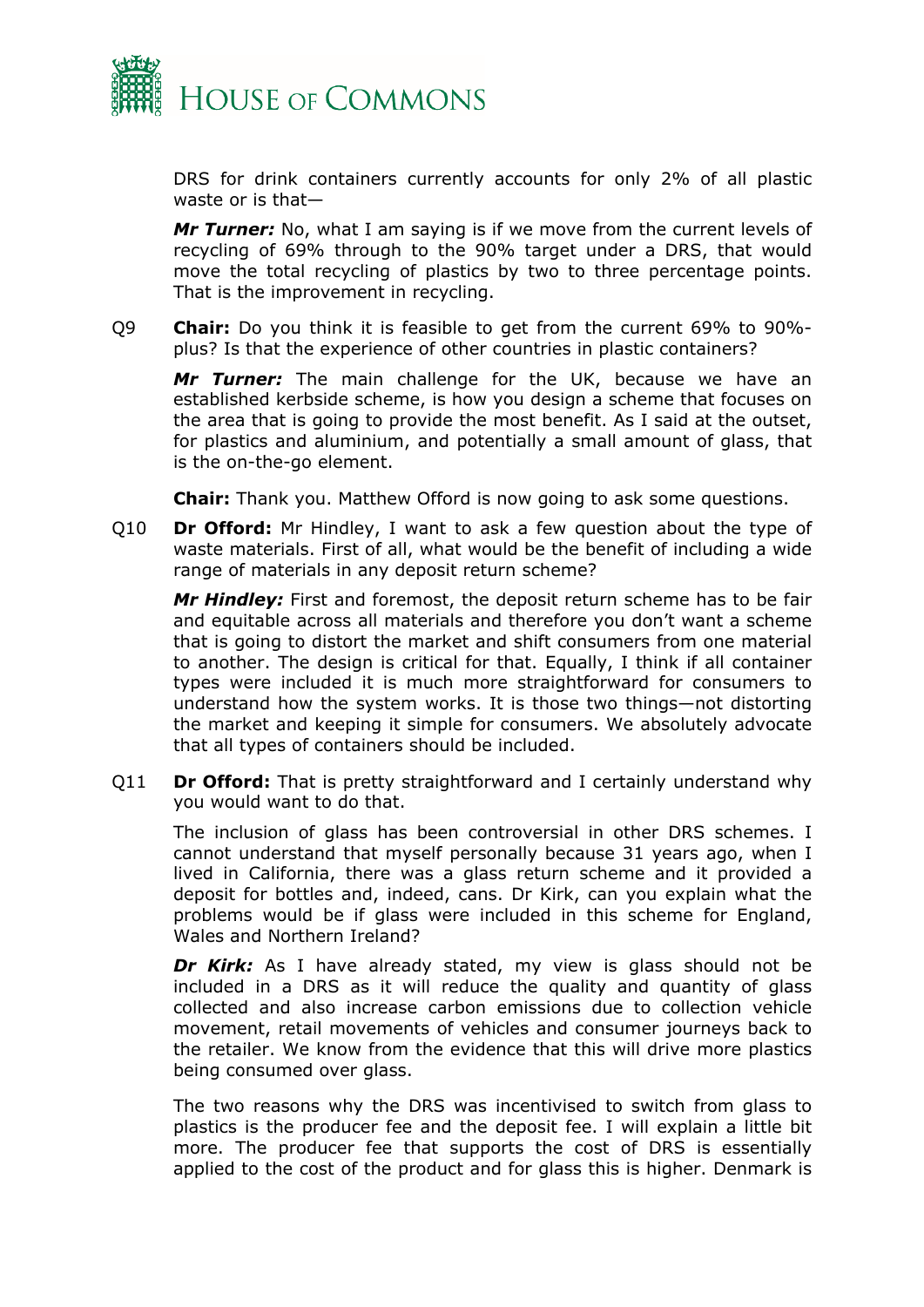

a good example. Its producer fee for glass is about five times higher than plastic, and therefore it is an incentive to switch from glass to plastic packaging formats.

To avoid the producer fee, a leading German retailer decided to stop selling products in glass and converted to other packaging formats, and I am sure the Committee do not want that sort of outcome. It has also been seen in countries such as Finland, Germany and Lithuania that the cost of glass collected by a DRS can be twice as much as the EPR system. Even though the DRS is based on producer pays, in reality we all know it is the consumer that would pay.

Switching from glass to plastic has been witnessed in countries such as Germany, Croatia and Finland. Again, this is all due to the high producer fee. Another good example is Finland: when they introduced a DRS we saw a change in the use of PET containers from 50 million up to 375 million over 10 years while glass declined by 100 million over five years. Again, I am sure we do not want to see that sort of market impact in the UK. I am concerned that a DRS should not be a one-size-fits-all solution and including glass in a DRS will be detrimental to glass recycling in the UK.

Another good example is Norway, where they have a DRS that is only for plastics and cans, and they achieve around about a 97% collection rate for plastics. Glass is outside the DRS and EPR and that achieves 90% recycling. It has been demonstrated that by putting glass into an EPR outside a DRS you still get high glass recycling.

We have a fantastic infrastructure in the UK for collecting glass. Due to the weight, and also the fact that a lot of glass beverages are consumed in the household and not away from the house, and therefore would be disposed of at the house, we need to utilise our own doorstep and recycle using the kerbside collection.

Q12 **Dr Offord:** That is very interesting, thank you. Mr Turner, I will come to you now. What scope do you see for materials beyond what we call traditional, such as cartons or coffee cups?

*Mr Turner:* There are some schemes in operation in the rest of the world—in Australia, Canada and the USA—that include cartons in the deposit return schemes. There is precedent for that. Coffee cups less so, but certainly carton beverages are included in schemes elsewhere in the world.

Q13 **Dr Matthew Offord:** My final question is to all three of you. Are there any types of waste that you believe should be excluded, particularly for hygiene and contamination issues? I will start with Mr Turner.

*Mr Turner:* Traditionally the majority of schemes exclude products like milk. There are a number of reasons for that—hygiene, odour if the container is not rinsed. Milk is usually consumed in the home, used in the home, recycled in the home. In the UK we are already achieving 86%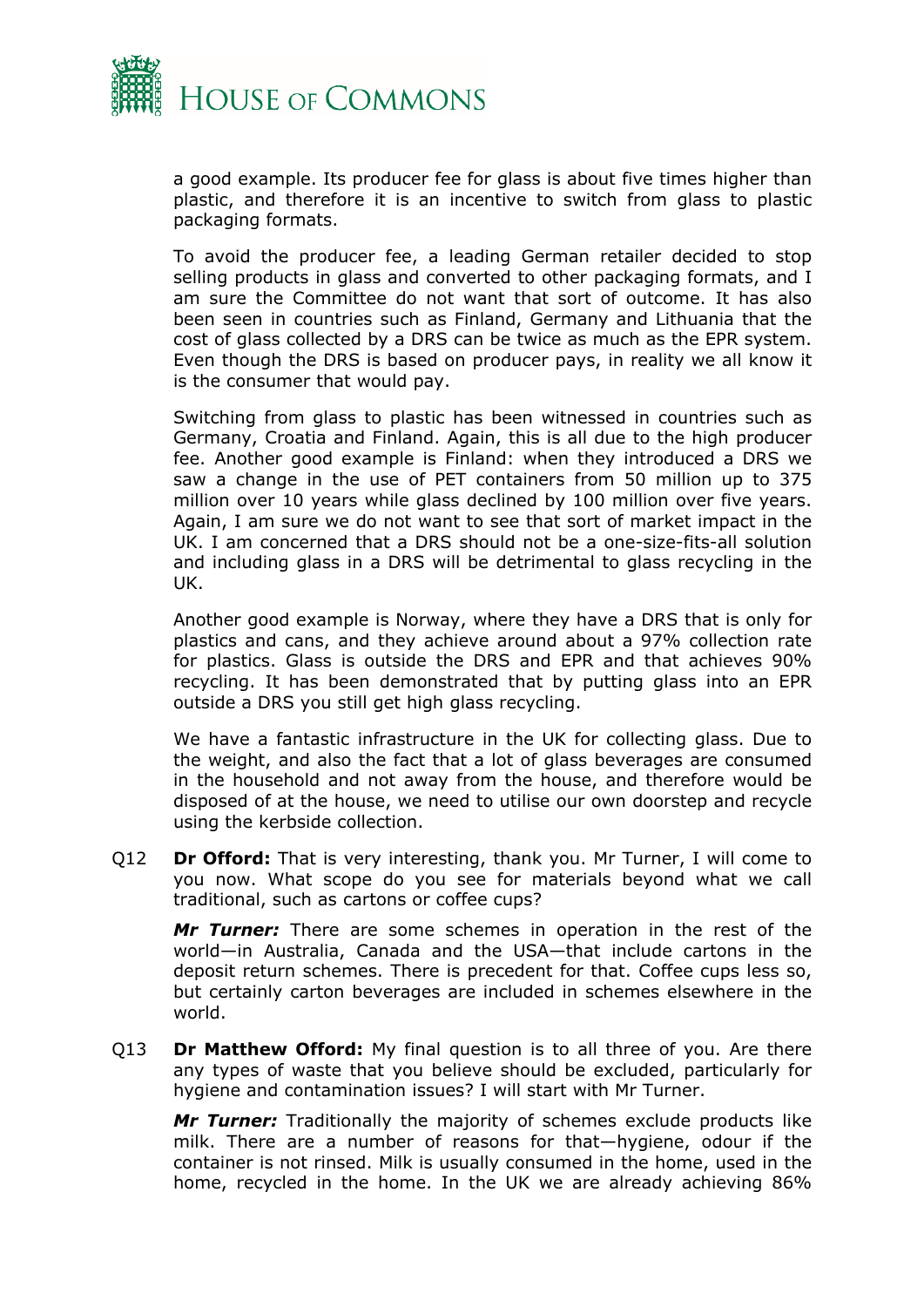

recycling levels for milk containers. The benefits of including them in a DRS scheme compared to some of the risks are just not there.

*Dr Kirk:* We do not want glass included in a DRS, but one consideration is—we have already picked up this concern from retailers—the risk of broken glass around the reverse vending machines within retailers' premises and outside of premises. Glass, when it is empty, tends to be more vulnerable to breaking and chipping—so this affects even the consumer taking it back—and glass is relatively heavy compared to other packaging materials: 12 beer bottles could weigh 3 kilograms, which is the weight of three bags of sugar. We are asking the consumer to take that back to the retail premises when they could dispose of it at their doorstep.

*Mr Hindley:* From an aluminium point of view, and just specifically talking about aluminium packaging here, there is no beverage packaging that we would suggest should not be included in the scheme from a hygiene or contamination point of view.

To make a closing comment on the point you raised at the beginning, the scheme needs to be future proofed so that the scheme administrator has the ability to add materials. New materials come about all the time. We have recently seen in the press talk about a paper bottle to replace plastic and glass bottles. The scheme needs to be flexible enough to be able to add new materials that compete with the materials that are in it. Equally, if there were a material that is excluded—if glass was excluded, for example—those materials should have the same high collection and recycling targets that the materials within the DRS have, and should be faced with the same penalties if they do not hit those targets.

Q14 **Caroline Lucas:** My first question is to Rick Hindley. It is about the size of containers. What size containers do you think should be included in the scheme?

*Mr Hindley:* We fully support an all-in scheme, which incorporates all sizes of containers. The reason we think that should be the case is because in that way you will get higher return rates, so there is no confusion about what is included. It is consistent for consumers and you will not get a situation where producers are shifting to slightly different sized containers to avoid being in the scheme.

Having said all of that, we firmly believe that there should be a variable deposit rate based on the size of the container. Larger containers should have a higher deposit than smaller containers, particularly because we are very concerned about the impact on multipack cans. Perhaps we will have the opportunity to talk about that a bit later on.

Q15 **Caroline Lucas:** Am I right Mr Turner, that you are not in agreement with your colleague here about that? If so, why not?

*Mr Turner:* The majority of schemes that are already operating tend to operate on a flat fee rate. There are examples of variable fees. In this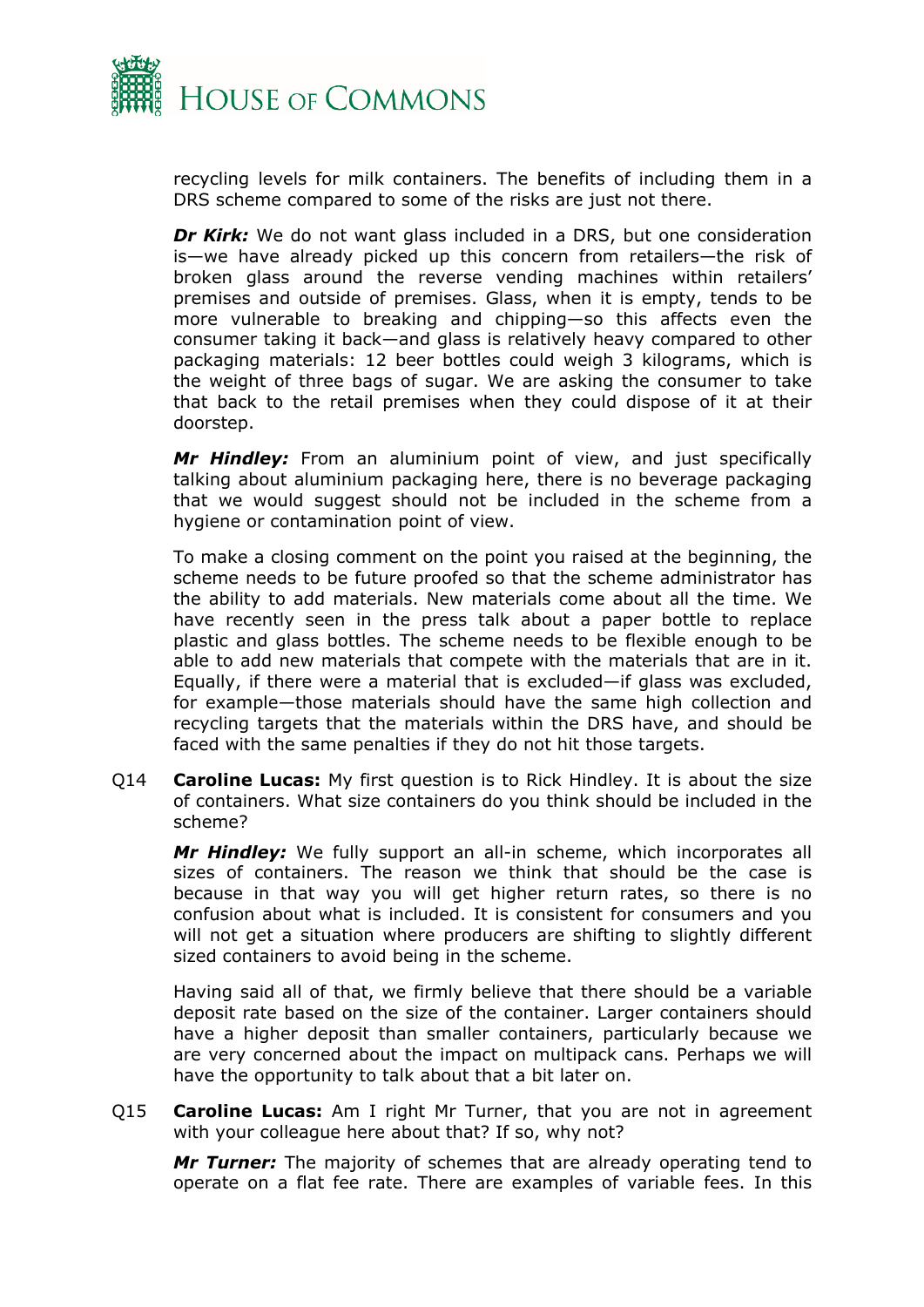

day of climate change we should be also mindful that any scheme that we design should be lower in climate change impacts. If there are shifts in container size that arise from this, a larger container obviously uses less material compared to a smaller container, relative to the contents that it contains and protects. As long as you design flexibility in the scheme, you can correct any unintended consequences. The majority of schemes in operation tend to have flat fee rates.

Q16 **Caroline Lucas:** Sorry, that was my fault, I wanted to press you more on the issue of size and on the go versus all in, rather than the cost. As I understand it, you think that we should focus on on the go. What do you think the benefits of that are, particularly since I would say that most of the people who are looking at this from the environmental perspective would say that bigger gains are reached if you take an all-in approach?

*Mr Turner:* The current recycling rates that were achieved from the kerbside system, because this kerbside system is comprehensively available, tend to be very high and it is difficult to see how much more we can improve those, certainly from a plastics perspective. The challenge for the plastic sector, and I suspect it is an equal challenge for some other materials, is it is the containers that are used outside the home that simply do not get recycled. Any scheme we design has to have how you solve that problem at its heart. That is where the best reward can be delivered.

Q17 **Caroline Lucas:** There is evidence, though, isn't there, that the divide between what gets used in the home and what gets used outside of the home is a divide that is getting slimmer by the month? Surfers Against Sewage, for example, look at beaches and discover there are all kinds of sizes and shapes. By having a clear and more consistent set of messages for the public that they will easily understand and therefore abide by, the all-in scheme is more effective from that perspective.

*Mr Turner:* The other aspect we have to consider is the convenience for the consumer as well. If you can design a scheme that enables them to continue to use the kerbside scheme, which I think we will be coming on to later, maybe that is the answer. If you are asking them to go back to a central point to redeem their deposits, I think that will get less support from the consumers. It is all about how you design the scheme in a way to get the best outcomes in participation, whether that is recycling at home or recycling on the go.

Q18 **Caroline Lucas:** Dr Kirk, what do you think could be some of the unintended consequences of limiting the container sizes that are included?

*Dr Kirk:* Coming back to looking at the deposit rate, I am very concerned that the deposit could possibly encourage the purchase of large containers, which will result in larger portion size and lead consumers to consuming more alcohol or sugar per sitting. That is my concern there. To put that into a financial context, if we look at an example where a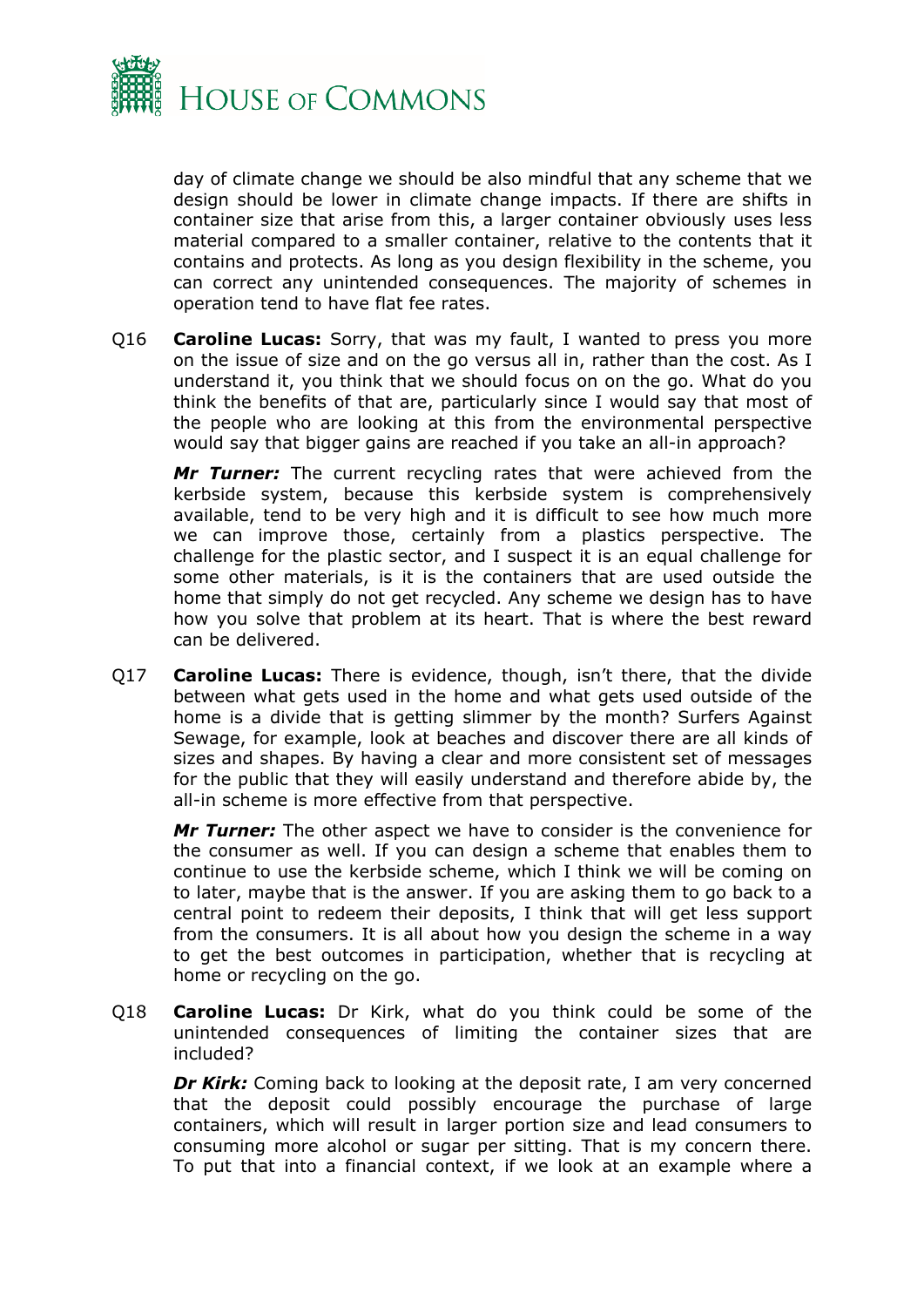

consumer is faced with a scenario of purchasing 12 beer bottles, that will be a £2.40 deposit. However, if they opted for a larger container at 2 litres, they would only have to purchase two, so it would be 40p deposit. That could sway their buying decision.

It would be shocking if one of the outcomes of a DRS is to incentivise brands to supersize their portion sizes to overcome the DRS deposit. Also, from an environmental point of view, larger containers, especially with carbonated drinks, tend to lose the fizz of the drink very quickly and you tend to get food waste. There is a downside there. Also larger containers tend to be plastic rather than glass because a lot of glass packaging, especially for soft drinks, beer, cider, and so on, tend to be based around a single portion size. This potentially could distort the market in that there will be a material switch from glass to plastics to buy larger volume containers.

**Caroline Lucas:** That is very helpful, thank you so much.

Q19 **Helen Hayes:** I will ask all the witnesses: what return method do you consider would be the most useful to achieve the most value from recyclate?

**Dr Kirk:** Thank you for that. Glass should be collected whole to ensure that it can be recycled by closed loop recycling. If you start to break glass up into small particles, which is likely to happen in a reverse vending machine, it makes it less able to be recycled back into closed loop recycling. Therefore, it would be lost to go back into containers and particularly would be lost to go into aggregates. It is very important that the glass is collected whole.

It is a very bulky material and, therefore, the DRS administrator is more likely to push towards to crushing. My concern is that we are potentially losing valuable material and also using valuable carbon. Crushing of plastic or aluminium tends to have less impact on its recyclability. As has been mentioned, Wales has demonstrated that the kerbside collector glass, especially separated, is of very high quality and is suitable for closed loop recycling back into new containers. They have achieved that by good, consistent communications, public engagement and have achieved very high recycling rates.

The other concern is beverage bottles tend to be consumed in a household, especially glass bottles. If we are expecting the consumer to take those back, it could be quite a fair weight. As I mentioned earlier, we could be talking about 3 kilograms or 4 kilograms, which is three or four bags of sugar someone could be taking back. That could possibly be a hindrance to consumers that are less able or do not have access to public transport. We have to consider where the product is consumed and where it needs to be taken back to. Other packaging formats are lighter, so it is less of an issue to take them back to the retailer.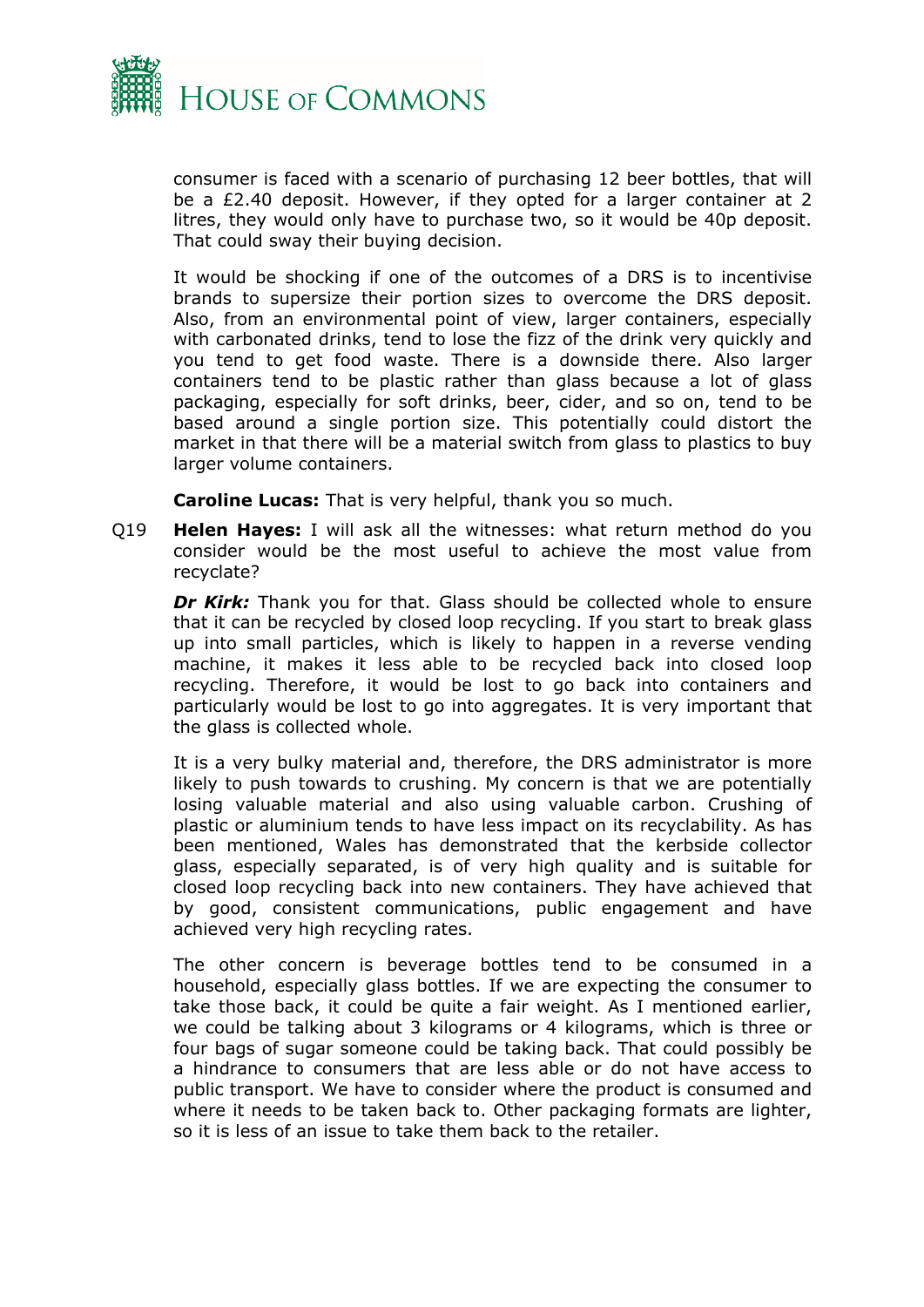

*Mr Hindley:* It is important to point out that aluminium is the most valuable material by far that is collected in deposit return systems and makes a significant contribution to the financing of the schemes. It is important to get as much aluminium into there as possible. That is another reason why we do not want to design a scheme that encourages people to move away from aluminium into other materials because that affects the financial viability of the scheme.

There is no doubt that a deposit return scheme typically delivers highquality material, which is perfect for recycling back into new drinks cans, but the UK has set up its recycling system through the kerbside collection system and the aluminium industry has developed its recycling system to work within that. We are fortunate to have a recycling plant in Warrington in Cheshire, which has the capacity to recycle every aluminium can that is sold in the UK and recycle it back into ingots to make new cans. That plant has the flexibility to accept lower quality material that can be collected from kerbside and is designed to do that.

Quality is not such a great issue for us as it is for other sectors. Typically, you get a slight increase in the value of the material that is collected through a deposit return system, but it is not massively significant.

*Mr Turner:* This is very similar to the aluminium sector. Plastics is the second most valuable material to be collected for recycling. On quality, a bit like the aluminium sector, the recyclers in the UK have had to adapt to pre-sort material to get it to the standard that is adequate to recycle in the UK. We have established PET recyclers in the UK, so the problem can be overcome in different ways. Our preference clearly is that a pre-sort was not necessary by the recyclers and that it came out of the MRFs to the required quality, but at the moment we are managing with that extra pre-sort in front of the recyclers.

Q20 **Helen Hayes:** Thank you very much. Also to Mr Turner, what would be the benefits of a digital deposit return scheme?

*Mr Turner:* There are many benefits to the digital DRS that potentially could be available. If you think about consumer participation, one of the things that a digital DRS could do is allow consumers to continue to recycle their containers kerbside and still get their deposits redeemed. It could give you that flexibility that builds on the benefits of the existing kerbside scheme without replacing it with another system that would require the consumer to return to a central point.

There is some data available on this: 70% to 80% of consumers would prefer to continue to use the kerbside scheme even with a DRS and 60% of consumers would find it inconvenient to have to return the containers, especially when you bear in mind that 30% of consumers who shop at a supermarket get there by either walking or travelling on a bus, so they have the inconvenience of carrying the containers back to the store.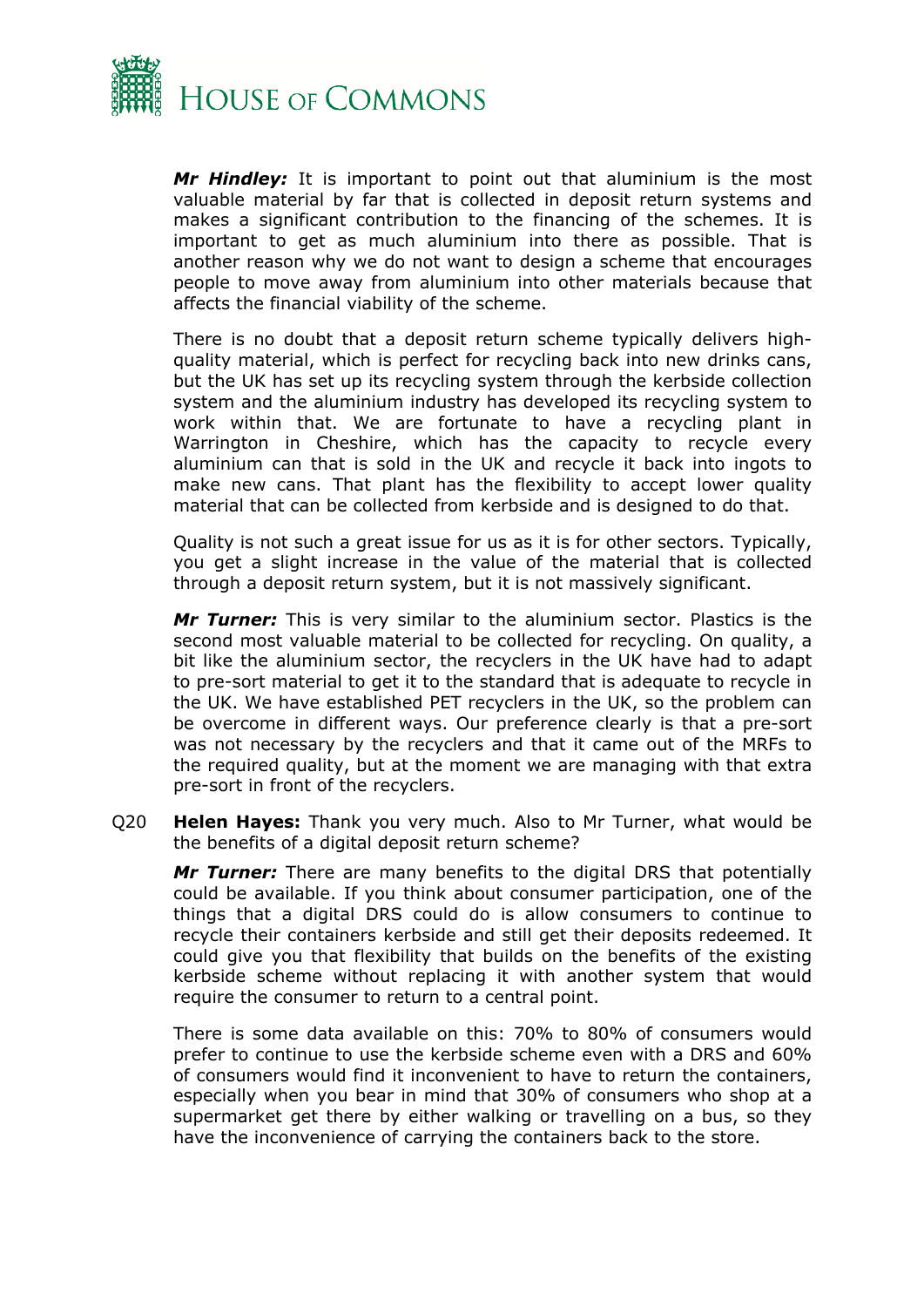

The additional element, of course, is shopping online. It offers all sorts of flexibility in allowing us to focus on the important areas, build on the existing infrastructure, and give a level of granular data about the products that are sold on the market that simply do not exist now.

Q21 **Helen Hayes:** Thank you very much. That is very interesting. I will ask all witnesses, finally: how developed is digital deposit return scheme technology and how feasible would it be for your industry to roll it out?

**Dr Kirk:** I understand that a number of trials are planned to look at digital DRS and British Glass is part of the working group to understand this technology further. I believe, as Barry has mentioned, that the technology will be really useful to allow the opportunity for consumers to dispose of the waste at convenient points. That could be at the household or public spaces. That will lead to more glass being recycled if glass is included in a DRS, but I think it is really important to base any decision on evidence. I look forward to the trials that are going ahead to understand the impact and the benefits.

*Mr Hindley:* We are also involved in the industry group that my colleague mentioned, but we are in the mode of trying to understand the role that digital could play, because it is new. We are interested that a lot of things in everyday life have gone digital. Everybody is used to using apps now, but how it can work in a DRS is still to be determined. There are challenges to face, there is no doubt about it, and one of the challenges we face from the can side is that you have to print unique codes on every can. If you can imagine a can manufacturing line running at 90,000 cans per minute, it is a significant challenge and we are trying to understand that.

We are very interested to understand how it could work. We are definitely not yet advocates for it, but we are very much in the fact-finding stage. We suggest that it could be a solution to making on-the-go DRS more convenient and more accessible. We recommend that the DRS should be designed to be flexible, so if digital is at a point that it can be introduced, it could be introduced either alongside or as an alternative to a traditional type of system. In summary, it is developing technology; we need to understand more about it and we need to test it.

*Mr Turner:* Yes, like my colleagues, I agree that it is an emerging technology but it is working on proven technology—barcodes, barcode readers, apps. We are looking forward to the results of these trials. I think it offers promise, but it has to be looked at properly. The costs have to be compared and the behavioural advantages have to be looked at, because these schemes are all about designing it in the best way with the minimum cost to achieve the maximum benefit. The consumer has an important role to play in that, so consumer engagement is at the heart of it.

**Helen Hayes:** Thank you very much.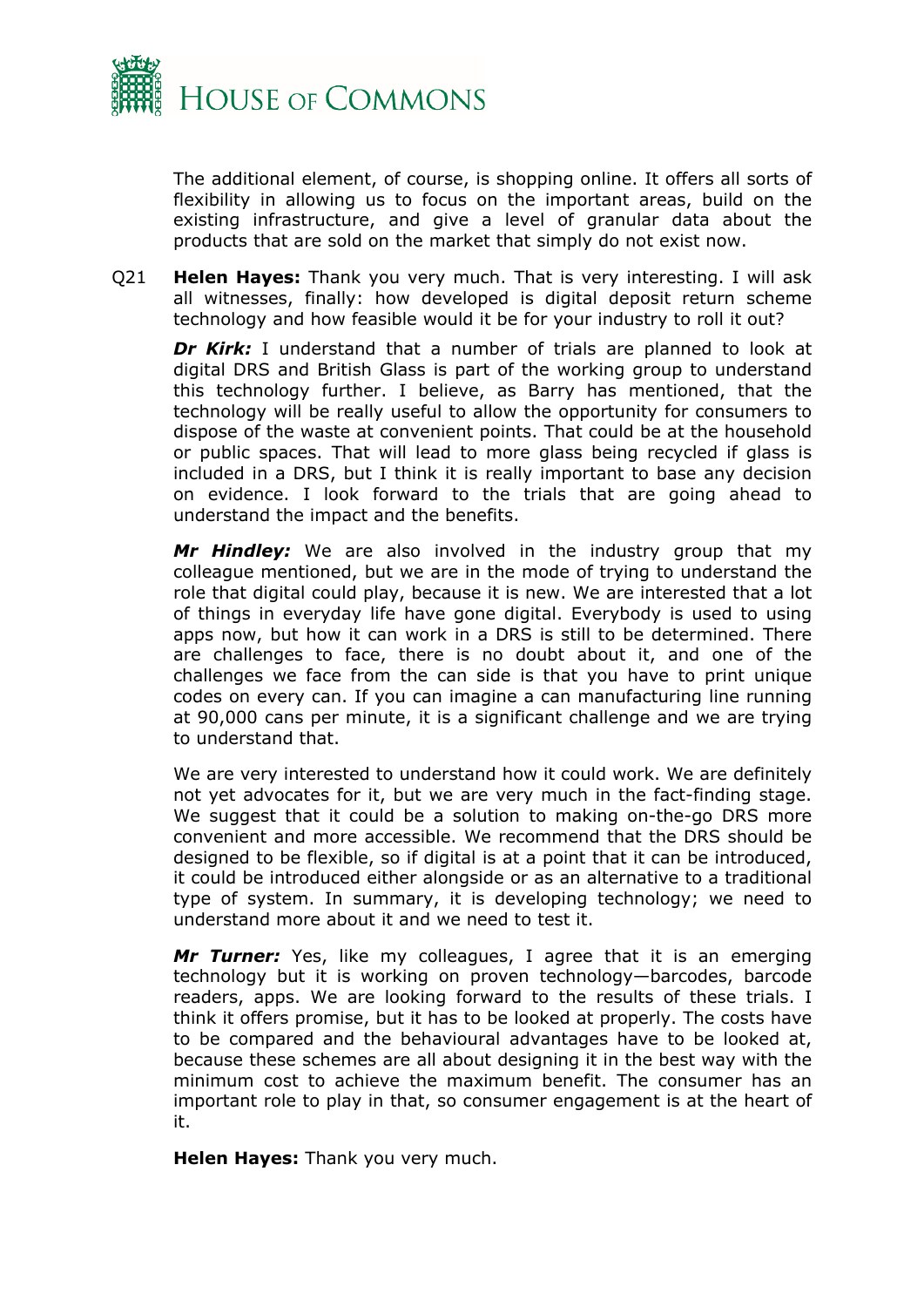

Q22 **Chair:** I will follow that up so that I am crystal clear that I understand what digital DRS means. I assume we are referring to the payment mechanism only. The complexity, as you have just explained, Rick, is that you have to individually stamp each item to be able to reduce the risk of fraud; is that right?

*Mr Hindley:* Absolutely. Every container has to have a unique code that the consumer would scan with an app on their phone and it needs to be unique because that goes into the system and the deposit is effectively disabled once it has been claimed. Every container needs a unique identifier on it.

Q23 **Chair:** It only applies to people who use mobile payment systems, so people who don't use mobile phones or don't have access to mobile phones would not be able to adopt it.

*Mr Hindley:* That is why it is important that perhaps it would work alongside an existing system, but there are ways in which they could also redeem their deposit through a traditional system. That suggests you would need a mix of systems.

Q24 **Mr Goodwill:** I will start by asking Dr Kirk to clarify something. I think possibly there may be a misconception among the general public, who are very supportive of DRS schemes. Like Matthew Offord, I can remember that in my childhood we would take the empty bottles back to the shop. Indeed, we went round our friends and relatives to collect bottles to get money for sweets. One of my friends came up with a fantastic scheme where he would get the bottles from the back of the shop and take them round to the front. I hope the statute of limitations on that has finished. Those bottles were put back into the crate they were delivered in and taken back to the lemonade factory, which was 8 miles away, to be washed and refilled.

I wonder whether many people who support these schemes think that we are going to have a system like the milk bottles where the bottles go back to the plant, they are washed and refilled, which is a closed loop and the glass does not need to be melted. Are there any circumstances where that is the way the scheme would work, or are we looking at crushing the glass and then turning it into new bottles and not returning them to Doncaster or Pilsen or wherever the beverage may have been produced?

**Dr Kirk:** First of all, thank you for sharing your younger days and what you were up to then. I am sure many of us remember the returnable fizzy pop bottles that we used to collect. One of the famous brands at the time was called Corona, of all brands. Yes, it worked very well and the reason is because it was a local scheme. You had a local either pop or beer brand and it would come to your house, deliver it, you would consume the contents and it would go back. I believe there is quite a bit of consumer confusion. We have done some work on this and when we talk about a deposit return scheme quite a few consumers think it is the old traditional take back, refilled method.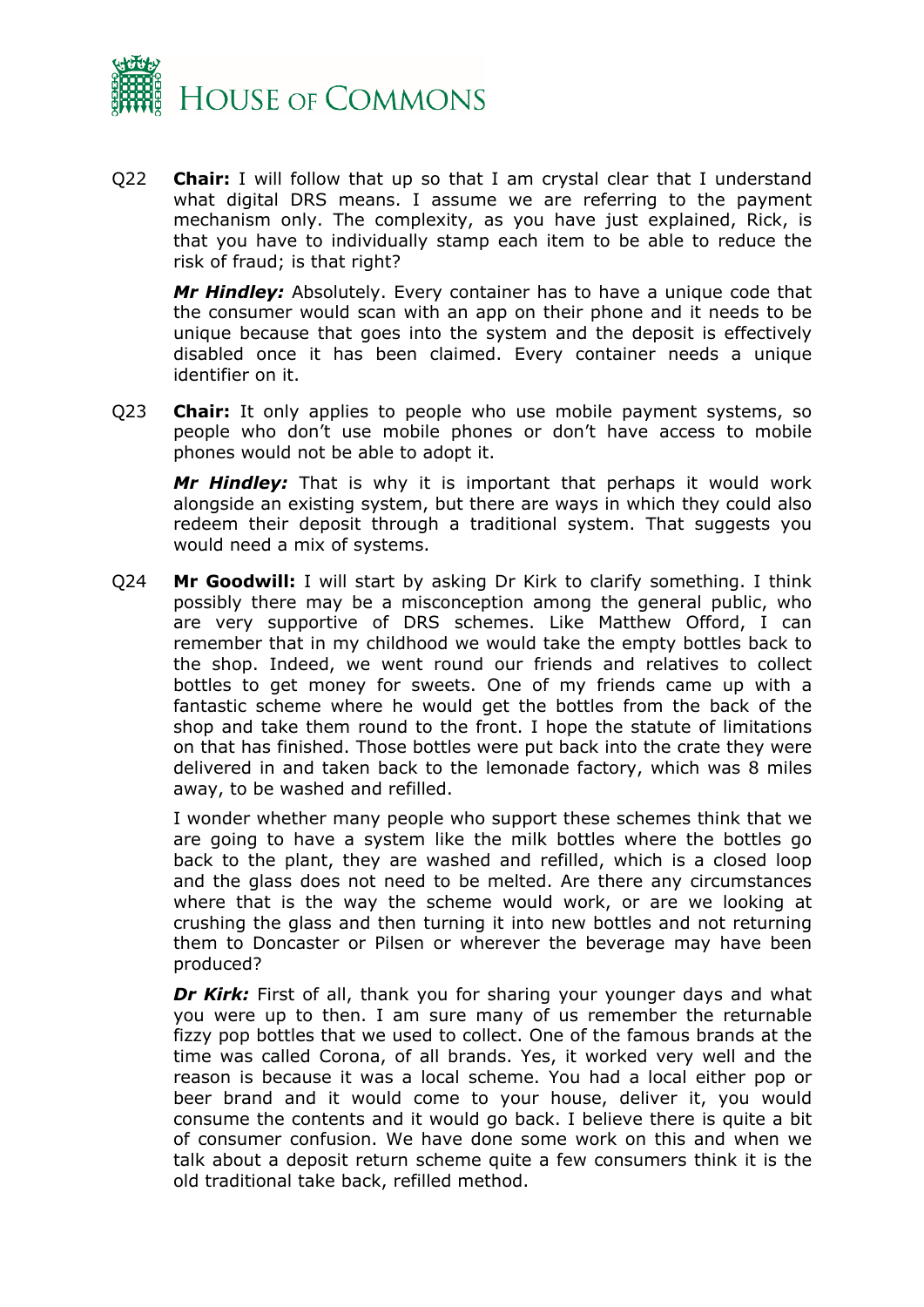

**Mr Goodwill:** I think possibly the majority of the people I talk to.

*Dr Kirk:* Yes. I think we need to be very careful here. We need to get this message across because when the consultations and surveys have been undertaken, the public, quite rightly, think it is an excellent idea because they have fond memories of when they used to do it. But, as you quite rightly said, you are taking the bottle or plastic container or aluminium can back and it is crushed and ground and made back into a new product. It is not that product coming back to you. However, I think going forward there is space and many brands are looking at the returnable system for doing returnable exercises. They tend to work more locally, very much like the dairies that will bring your milk in the morning and take it away. The trouble with a returnable system is if the bottle has to travel a long way back to be refilled it starts to incur a lot of mileage, a lot of transportation cost. It has to be quite a local, regional thing to work. I do see it coming back and I support that sort of reusable system coming in, but it is very different to DRS.

Q25 **Mr Goodwill:** Way back, when I was in the European Parliament with Caroline, we looked at whether there should be a standardised bottle that could be used—a brown bottle for beer and a white bottle for fizzy pop. People like Orangina and Coca-Cola said, "No, the bottle is part of our brand. We can't have a standard". Is there any possibility we could have bottles that could be used for a variety of materials, or would that not meet with the requirements of the producers who want to have their brand as part of the bottle?

**Dr Kirk:** I think the brand as part of the bottle is a very important thing to the brand owner and you will see it on soft drinks, beers and a whole range of different beverages. I think that would be a challenge, but if there was a way of standardising the bottle in certain aspects, that would make it more reusable. I have done some work out in Africa and the returnable system is very prevalent there—it is used everywhere, using a standardised bottle shape. It is a possibility but it is very different to the DRS concept.

Q26 **Mr Goodwill:** Would you need thicker gauge glass that would be heavier to enable multi-use bottles?

*Dr Kirk:* Multi-use bottles tend to be slightly heavier in weight because they need to be a bit more robust. A milk bottle can potentially go round 20, 30 or 40 times before it is replaced, so that little bit of additional weight is offset, because it is recycled or reused so many times.

Q27 **Mr Goodwill:** Thank you. Turning to Mr Hindley, could you explain the impact on the level that a deposit fee can have on consumer behaviour? Going back to my younger days, the cost of a penny chew would generally incentivise one to go back, but given that people travel further to get their shopping, what level of fee would encourage people to recycle and return rather than just dispose of it in the general waste? I assume that kerbside collection would have to stop to incentivise it.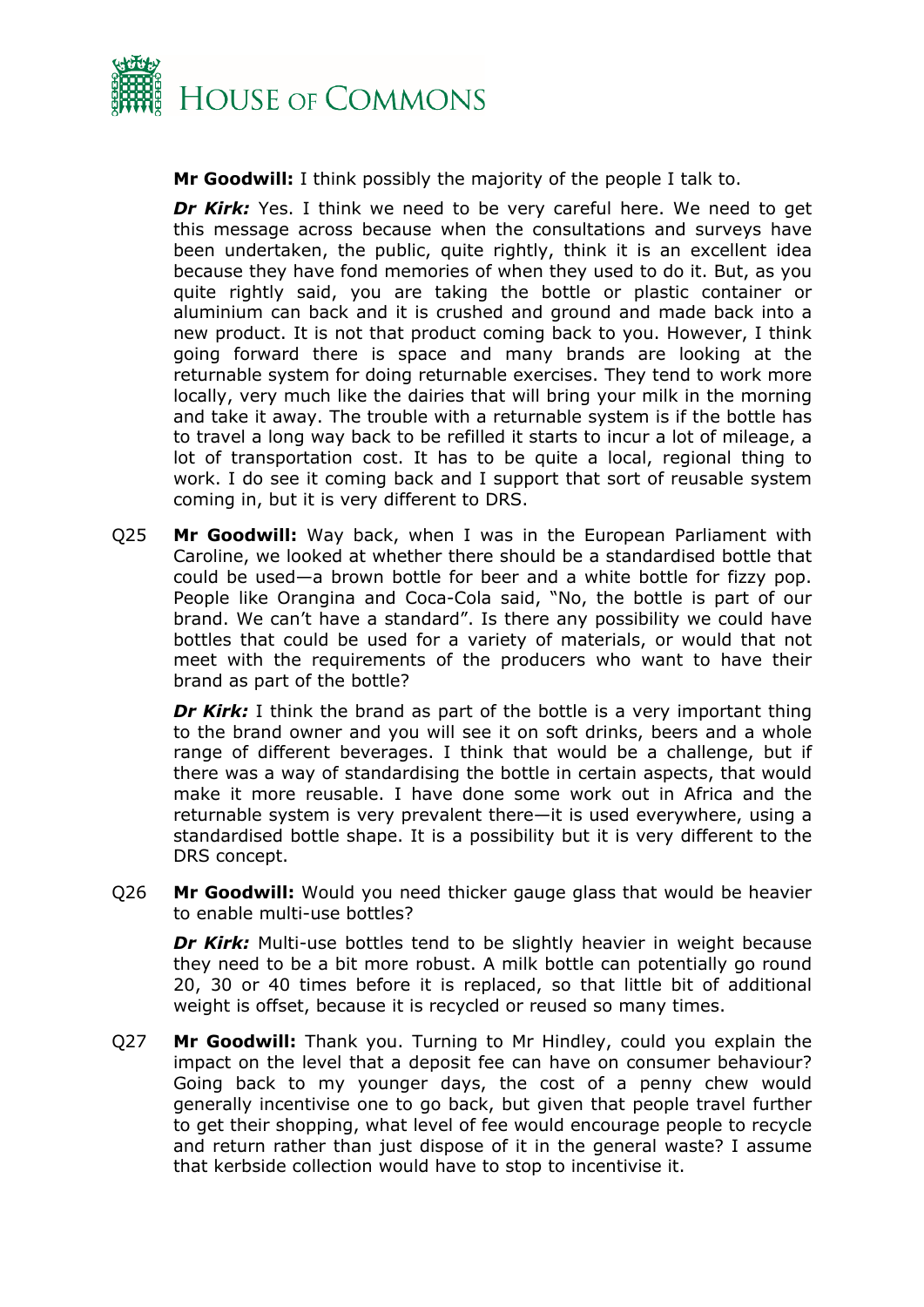

*Mr Hindley:* Your last point about kerbside is interesting and maybe we will come back to that later on, but to talk specifically about the deposit level—and this is something we are really interested in—we have real concerns about the level of the deposit. We talk about flat deposits and variable deposits. Just to challenge something that Barry said, there are more deposit return schemes with variable rate deposits than there are flat rates according to Reloop, who you have later on. All the Nordic schemes have rates that vary according to the size of the container.

We would advocate that the deposit needs to vary according to the size of the container. That is because from our perspective we are really concerned about multipack cans and the risk of shifting people away from infinitely recyclable aluminium cans into large format plastic bottles. The most common format of multipack cans is 24 cans, which you will see in the supermarket. Twenty-four cans with a 20p deposit, as an example, means that you will be charged a deposit of £4.80 for those cans. You could buy the same volume of the same drink in four 2-litre plastic bottles and pay only an 80p deposit. It is a 60% effective on the shelf price increase for the cans against a 13% price increase on the plastic bottles. We did a consumer survey to test this and 60% of consumers told us that they would switch out of the multipack cans into the large format plastic bottles, so that would result in significantly more plastic bottles on the shelf than we see today.

The reason it is so relevant to us is that 96% of all beer cans are sold in multipacks and 59% of all soft drinks, so it is a really significant risk to our industry and we believe it is a risk to the scheme. To understand this more, we asked London Economics to conduct some research for us to understand the impact of flat and variable rate deposits. They came up with some very interesting conclusions. The research clearly demonstrated that there would be a shift from cans into plastic bottles, but equally some very positive conclusions on a variable rate that we had not considered in advance. A variable rate, according to London Economics, would deliver higher collection and recycling rates in the first two years than a flat rate deposit by about 10% or 12%. You would get high collection rates quicker.

Q28 **Mr Goodwill:** Wouldn't you base it on the volume, so if it was a 1 litre bottle it would be twice the deposit as a 500 ml?

*Mr Hindley:* Not necessarily. We are not advocating specific levels of deposit because that needs to be left to the scheme administrator. We are advocating that the regulations need to specify that the deposit should vary according to the size of the container. You may have one or two different breaks. Some Nordic countries have two different deposits, and some have three, depending on the size of the container. It may be starting at 20p up to 500 ml and then perhaps 40p and then up to 50p, or you could have two levels, but we believe that should be left to the scheme administrator.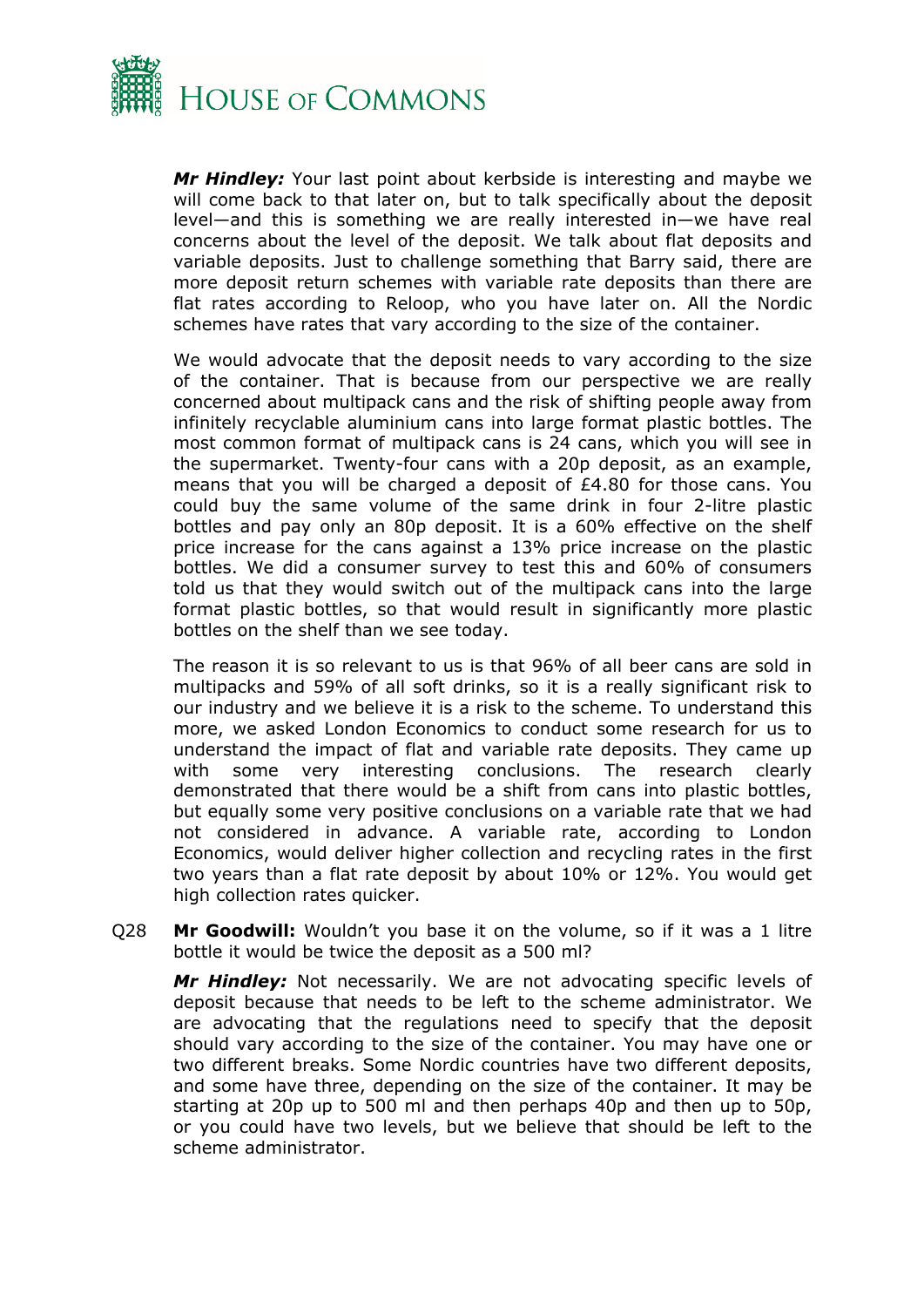

The conclusion was that you would get higher collection rates quicker and equally the scheme would be cheaper for producers to run than with a flat rate. There are clear benefits of having a variable rate deposit, which is the norm in all the Nordic deposit return schemes.

Q29 **Mr Goodwill:** What impact would this have on local government finances? At the moment aluminium is a valuable product and I am guessing local authorities make money out of the aluminium they collect. If you were to take that out of the waste stream and return it back to the retailer, would that mean that it was more expensive for the council to collect the other rubbish?

*Mr Hindley:* It is quite a complex question you ask. Certainly the largest part of the aluminium fraction—of course, they would be left with the aluminium trays and aerosols—the beverage cans, which are the most valuable in any waste stream, would be removed. That value would go to the scheme administrator to help to fund the deposit return system. It would effectively increase the net cost of the remaining kerbside collection, but under the reform of the producer responsibility system, the producers would pick up the additional cost rather than the local authorities. All of the local authority costs of collecting packaging under the EPR system changes will be shifted to producers anyway.

Q30 **Mr Goodwill:** Okay, thank you. Could I ask all the witnesses about the level of fee? What minimum fee would you say was enough to stimulate consumers to utilise the scheme? In the past it was a threepenny bit, as I recall, but what sort of level do you think would encourage people to carry round the container of the drink they have just had—stick it in their pocket, backpack or whatever—so that they can get the money back? Has any research been done on that? I will start with Mr Hindley as you are on screen at the minute.

*Mr Hindley:* Scotland has already chosen to go for a flat 20p starting level and the consumer research we have done shows that 20p is a good starting level and is supported by the majority of people who responded to the survey. Interestingly, in the same survey, which was done last month by YouGov, 85% of the people we spoke to supported a variable rate deposit, so they understood why the deposit would vary according to the size of the container. We see 20p as a minimum, and to make it consistent with Scotland, and then going up from there depending on the size of the container.

*Mr Turner:* Reloop has done some research on this and there are examples with the higher rates that are applied for deposit you get higher returns. I think the challenge for the UK is that we are introducing this after we have an established system and against a backdrop that in the UK we are seeing littering of high value items, much higher than drink containers, by some sectors of the general public. I think that we need to really look hard at whether or not 10p or 20p is going to be sufficient incentive to return and whether or not the digital opportunity would get a better level of participation than just looking at a rate of 20p or whatever.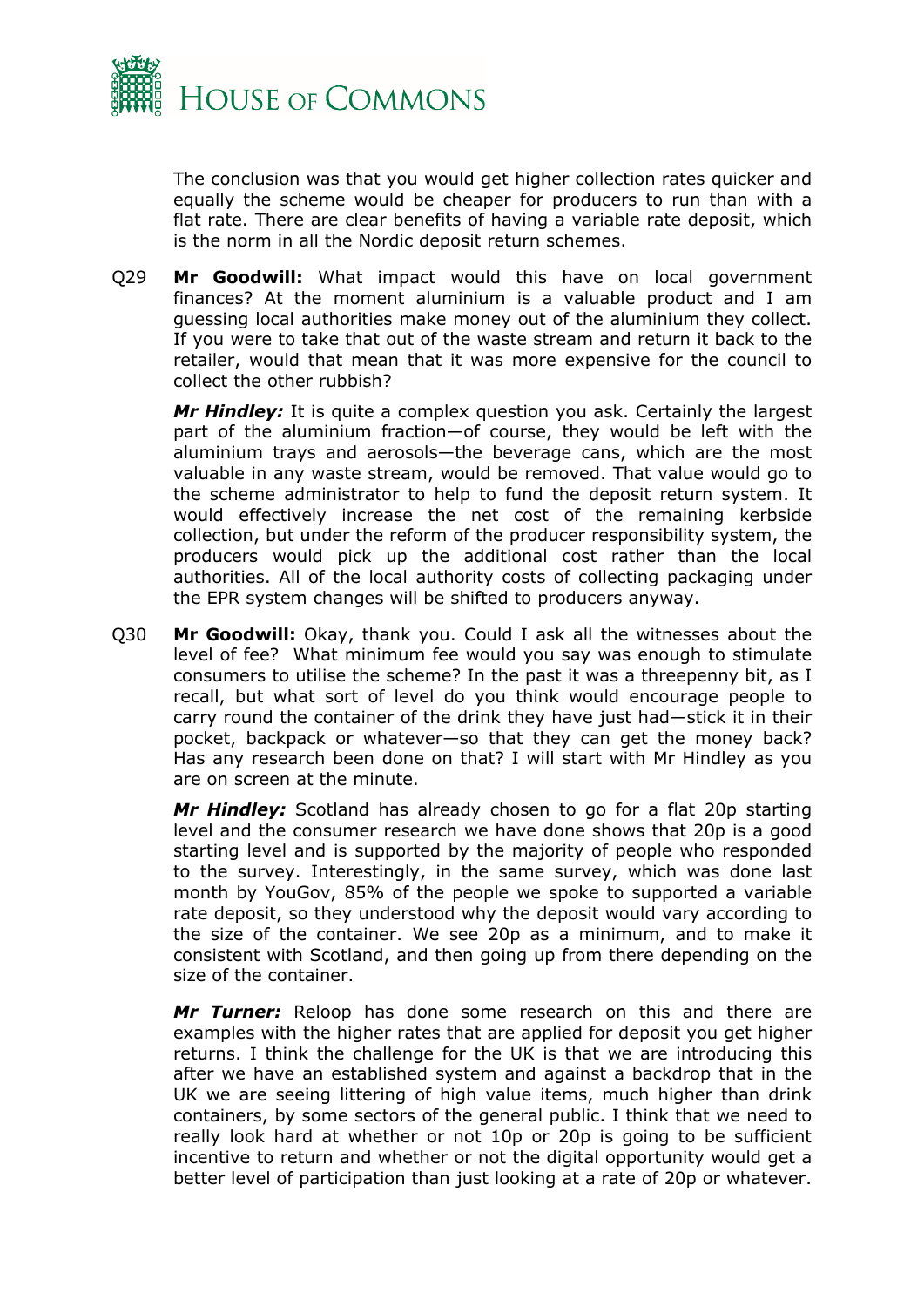

Q31 **Mr Goodwill:** It has just occurred to me that in more affluent areas where people would not see 20p as worth the bother of it, local authorities presumably will collect a lot of the stuff that is not put into the DRS scheme and they could claim the deposits on it too, could they?

*Mr Turner:* Yes, the scheme would have to be designed in such a way that that was provided for, but equally I think it is—

**Mr Goodwill:** Or maybe just a perk for the bin men if they are able to pull them out of the waste stream. Stranger things have happened.

*Mr Turner:* One of the concerns with deposit schemes that I think needs looking at is what is referred to as bin mining, and that can happen on the streets as well as out on the kerb.

Q32 **Mr Goodwill:** I think I would certainly encourage my children to go round the night before—people put their bins out the night before—and collect up as many cans as possible. With 20p a shot you would probably collect quite a lot and that would incentivise waste recycling.

Finally, Dr Kirk, what sort of level do you think would be enough to incentivise people to participate?

**Dr Kirk:** Building on Barry's comment there, one of the concerns of the small retailers is security. How do they secure all these cans and bottles they are collecting at the back of their premises? If they have 20p on them there is obviously some value there, so that is a consideration.

Coming back to the variable deposit, as I mentioned earlier and supporting what Rick was saying, the variable deposit is more likely to reduce the switch from small containers to large containers and also the associated issues with portion sizes and public health. But I would recommend—there is quite a lot of research out there—that some independent research is conducted to understand the impact of the actual deposit rate that is acceptable.

A good example—this is only applicable to glass and it is quite a good one—is that a very famous Scottish soft drinks brand used to have a returnable glass bottle. It was quite a large heavy bottle and it had a 30p deposit. In 2015 they decided to stop that returnable bottle for filling because it was not being returned. People chose to dispose of it at home in a kerbside collection, so they forfeited the deposit for the more convenient option of home disposal. That is something to consider with glass that demonstrates that people are not willing to take back that bulky material. The whole deposit thing needs a lot more investigation.

Q33 **Mr Goodwill:** I can see a great opportunity for charities in villages like mine where they collect all your bottles and cans and take them through and put them into a local charity for the convenience of having it picked up from the kerbside. There are going to be quite a few interesting developments on those schemes with communities maybe using deposits as a way of collecting money for charity. Back to you, Chair. Sorry, I am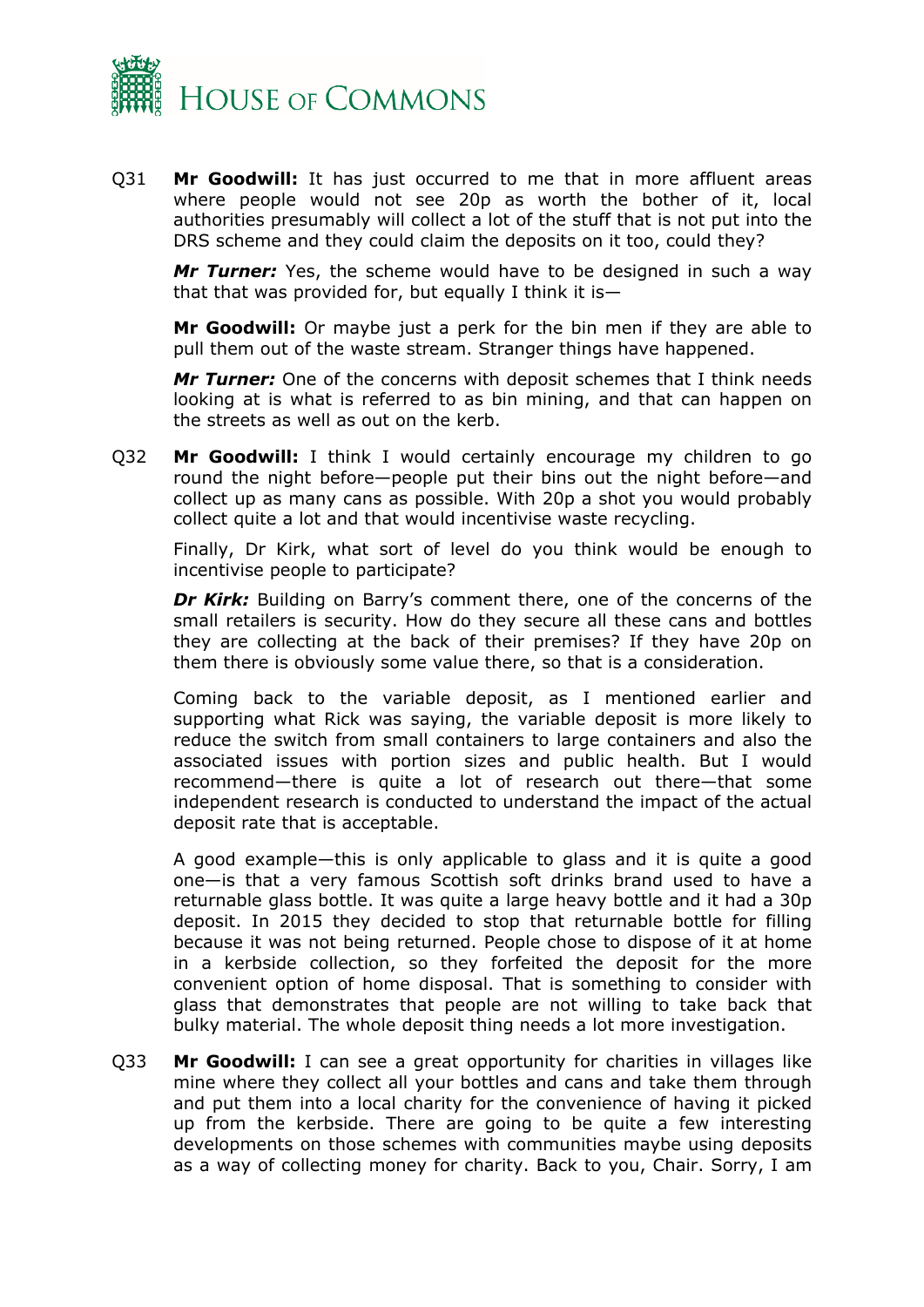

digressing.

**Chair:** It is all right, Robert, we enjoy your digressions. I was just thinking to myself I am sure that if your children were collecting for you, they would be paid threepence and you would be getting the 20p from the manufacturer.

**Mr Robert Goodwill:** It is Yorkshire.

Q34 **John McNally:** It is always a pleasure to follow Robert. You are absolutely right about Irn-Bru. It is a household name probably throughout the world. Before I move on to my questions, I think that is a very interesting idea, Robert. I have had local discussions with schools about how they would collect the money for the deposits, training their kids to be become entrepreneurs in some way. They get an understanding of what is happening with sustainability in their own community and that is something I would love to hear more about.

My question is, first, to Barry on the interoperability between England, Scotland, Wales and Northern Ireland. As you know, last year the Scottish Parliament approved legislation for the DRS scheme and it is supposed to start next July, but they are going to have to review that because of the pandemic, obviously. With the cross-border things that are going on, we have heard that Finland and Estonia are taking the product from one country to the other, crossing seas to get a higher rate of return. What are the possible implications for a scheme to operate in the rest of the UK now that Scotland has adopted this legislation for its own scheme? Can the separate schemes for separate nations work? What would the complications be, in your words?

*Mr Turner:* I think it is certainly preferable. We have touched on the deposit scheme level and obviously the higher the deposit, not only the higher level of participation but also the higher level of possible fraud. From a business point of view, I think most stakeholders would prefer to see one scheme operator for the whole UK, one scheme for the whole UK, and one scheme that is flexible so that it can be easily changed cost effectively to accommodate changes in pack design or shifts that are undesirable in mix. As long as flexibility is at the core of scheme design, I think most stakeholders would prefer to see a consistent approach. It is easier to communicate as well. It overcomes the risk of potential fraud. From our perspective, we would prefer to see one scheme designed for the whole of the UK.

Q35 **John McNally:** Do you know if waste migration is a huge problem in many countries?

*Mr Turner:* It does exist, but I think they have managed to mitigate as much as possible through scheme design. I think we need to be mindful that any scheme needs to be designed in a cost-effective way to achieve the right outcomes. The more you complicate, the more costly it is likely to be if you are operating different schemes in different parts of the UK.

Q36 **John McNally:** Thanks for that. My next question is to Nick first of all. I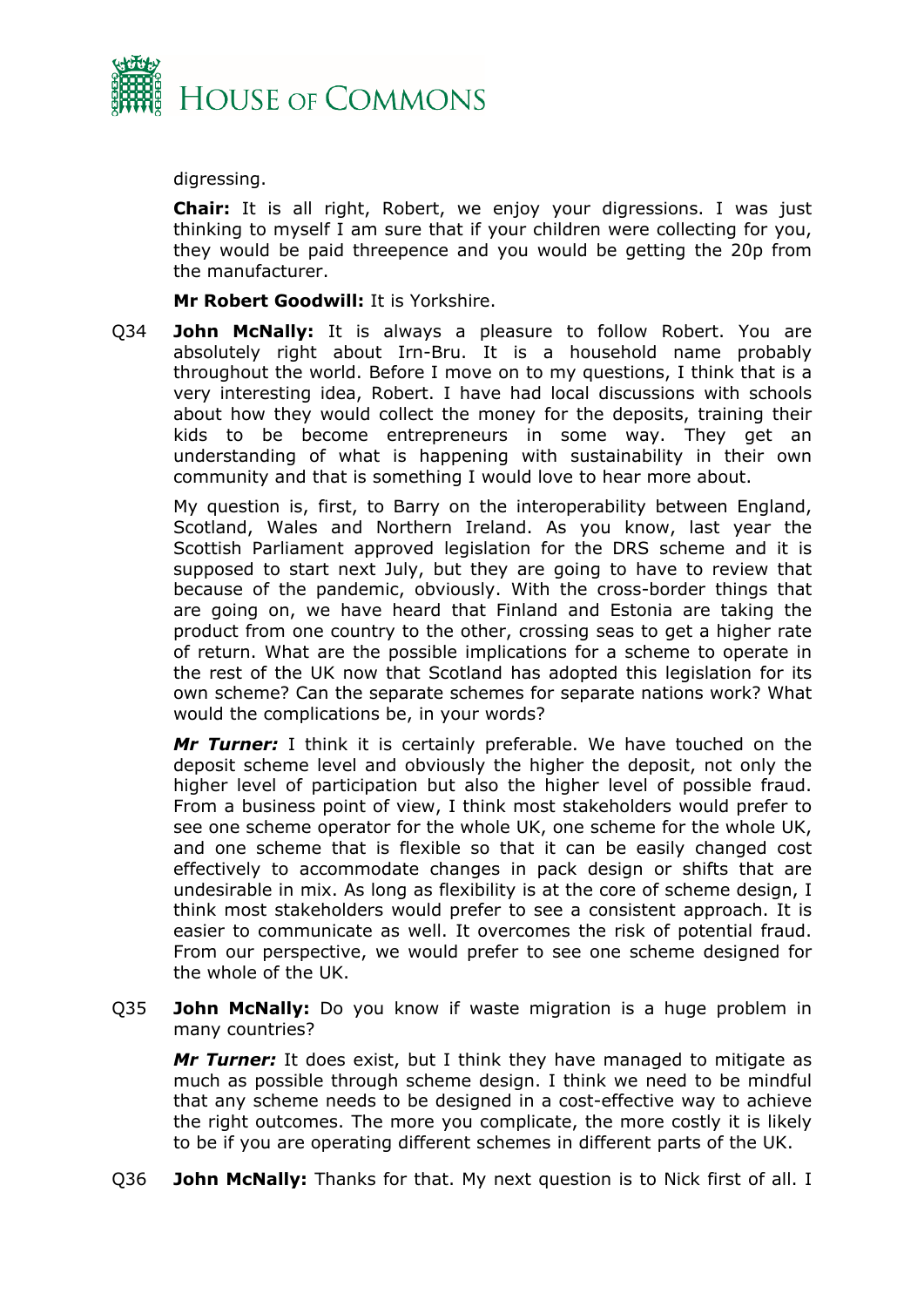

have visited the Coca-Cola site in East Kilbride. They have said that the Scottish scheme ties the rest of the UK to follow their lead on material scope and the deposit fee. I quote Coca-Cola, who said, "If Great Britain intends to maintain a single food and drinks supply chain, any final scheme in England should replicate the materials in Scotland's deposit return scheme, which will be implemented in 2022". Your own organisation, British Glass, said, "While we are aware the Scottish Government has outlined their intention to include glass in a scheme, this must not dictate the materials that are included in other schemes in the UK". The final point, which was really interesting is, is that you have said, "While we continue to call on the Scottish Government to think again about including glass in a DRS, we are clear that when it comes to our environment, the policy of lowest common denominator is simply not good enough". I would chime with that. How are you going to reconcile all these things if you have one standard that is higher than another?

**Dr Kirk:** It is a huge challenge getting a system that will be compatible across all four nations. Our viewpoint is that just because Scotland has gone ahead, we should not really see this as the sole reason for the rest of the UK to adopt a DRS with glass in scope. We need to review what is best for collection of all materials. Each material has a different challenge. If we adopt exactly what Scotland is doing it could possibly be a great failure. The Committee needs to decide on the best option for glass recycling and the evidence firmly suggests that by enhancing the existing infrastructure with the EPR system we would increase glass recycling.

The challenge with glass is that it is different to plastics and aluminium in that it is less likely to be taken back—it is more inconvenient to take it back to a retailer. We need to look at the options for glass independently to the other materials and find the best solution for glass collection in the UK. I have seen recently that Dumfries and Galloway has announced that it will be ending its kerbside collection of glass due to the small quantity of glass that will occur due to the DRS. We have to be very careful that local authorities are not starved of valuable material that they already collect and also are not underutilising their existing infrastructure for collection from the kerbside.

Q37 **John McNally:** Thank you. Rick, would you like to comment on that question as well?

*Mr Hindley:* Yes, definitely, and I echo some of what my colleagues have said but also, as there is now a potential for delay in the Scottish scheme pending the review that has been announced recently, perhaps we should not rule out the possibility of a single scheme across the UK because the timings could tie together. We recognise that certain parts of the design of the Scottish system have been put into legislation, including the flat rate deposit, which we think is a significant flaw in the Scottish system, particularly when our research shows that 24-can multipacks are dominant in the Scottish market. Scotland represents about 8% of the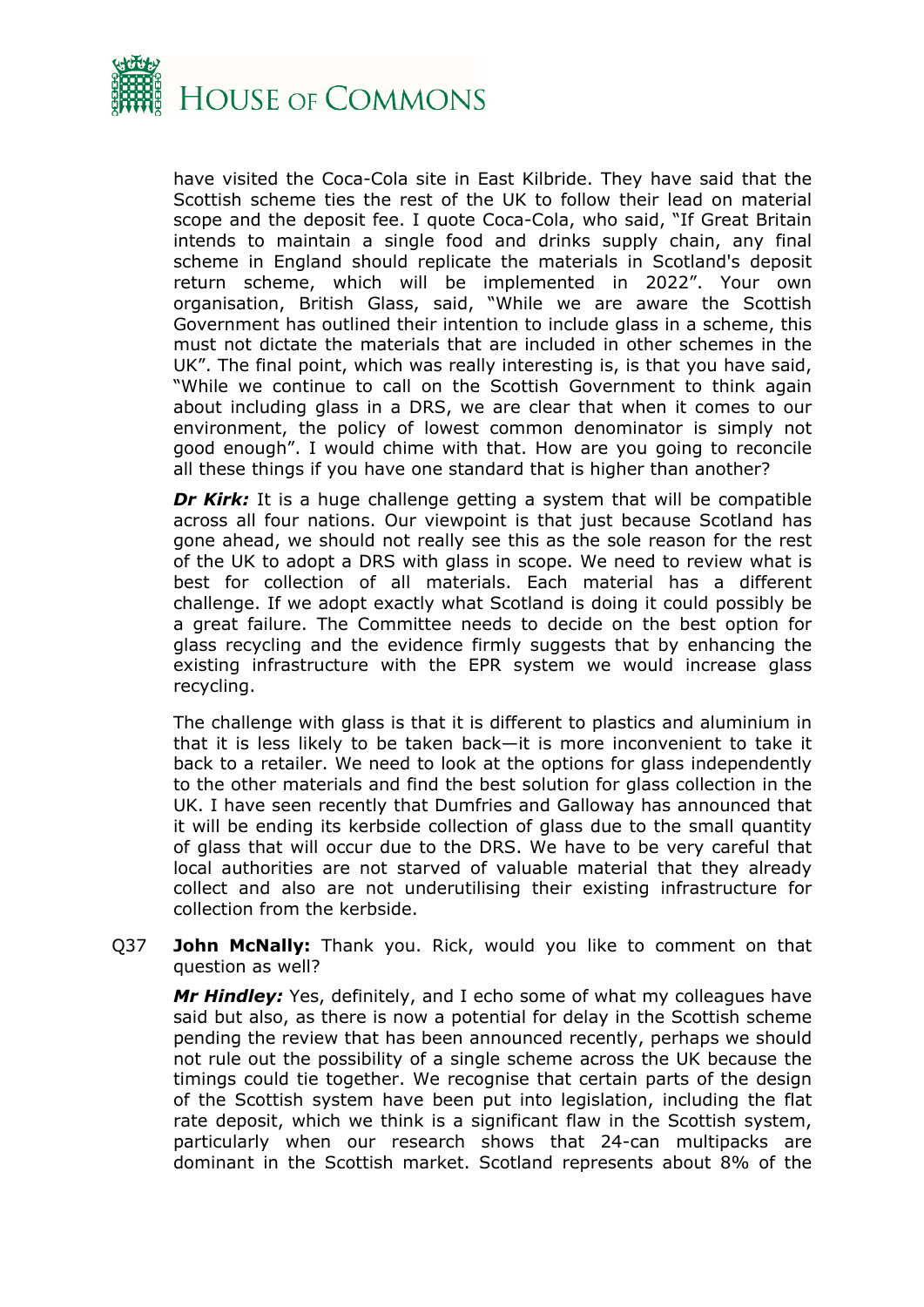

total can market in the UK, so if the UK was to follow Scotland with the implementation of a flat deposit, the collateral damage would be massive.

I support Nick in that we should not just replicate what has gone on in Scotland because potentially it is not the best design for the whole of the UK. I think we should do more work to see how potentially we could work towards a national scheme that is designed to be best in class for the whole country—the whole of the United Kingdom.

Q38 **John McNally:** Thank you. There needs to be a consent and there is a general agreement for a DRS scheme between the manufacturers, producers and local authorities. The problem seems to be they are all operating different collecting systems with different colour codes and different bins, but generally speaking I would say that most people are coping with that quite well with the whole system, and we have heard this before at the Environmental Audit Committee. I like what you said, Barry, about the litter. The litter is an absolute national disgrace in this country and the 30p or 40p or whatever it might be, or a threepenny bit according to Robert, is not going to make a lot of difference. I would like to see them putting points on driving licences to curb that.

However, to my question, and it is to Barry. How can we introduce flexibility into DRS schemes to be introduced in the UK? How can they be made simpler for consumers and producers to understand? It is confusing everywhere you go, whether you at an airport, a railway station or taxi ranks. Every system and every local authority has a different way of collecting, so how could we make that easier for the consumer to understand?

*Mr Turner:* I totally agree with you. It is totally confusing and it is a particular problem for plastics where not all plastics are presently collected by all local authorities. We want to see that changed to achieve circularity for all plastics, but I think this is where in the future digital systems are going to be able to help. Recycling apps are available already and these will become more commonplace where you can see where your nearest recycling point is and what you can recycle there.

I think we have a big task in this country in tackling litter, which needs to be tackled separately to this issue because it relates to all sorts of litter, and we have to move to a zero tolerance to litter, in my view. Some serious attention needs to be given to that area.

On recycling, we have to make it a lot easier for consumers to understand what they can recycle. That is why I look forward to the consistent collections consultation because my hope is that we will at long last make that journey possible where it is going to be a lot simpler for consumers to know what they can recycle and where they can recycle it.

**John McNally:** Thank you very much.

Q39 **Chair:** I have a final question for any of you. Given that your trade associations will have representatives from big companies that are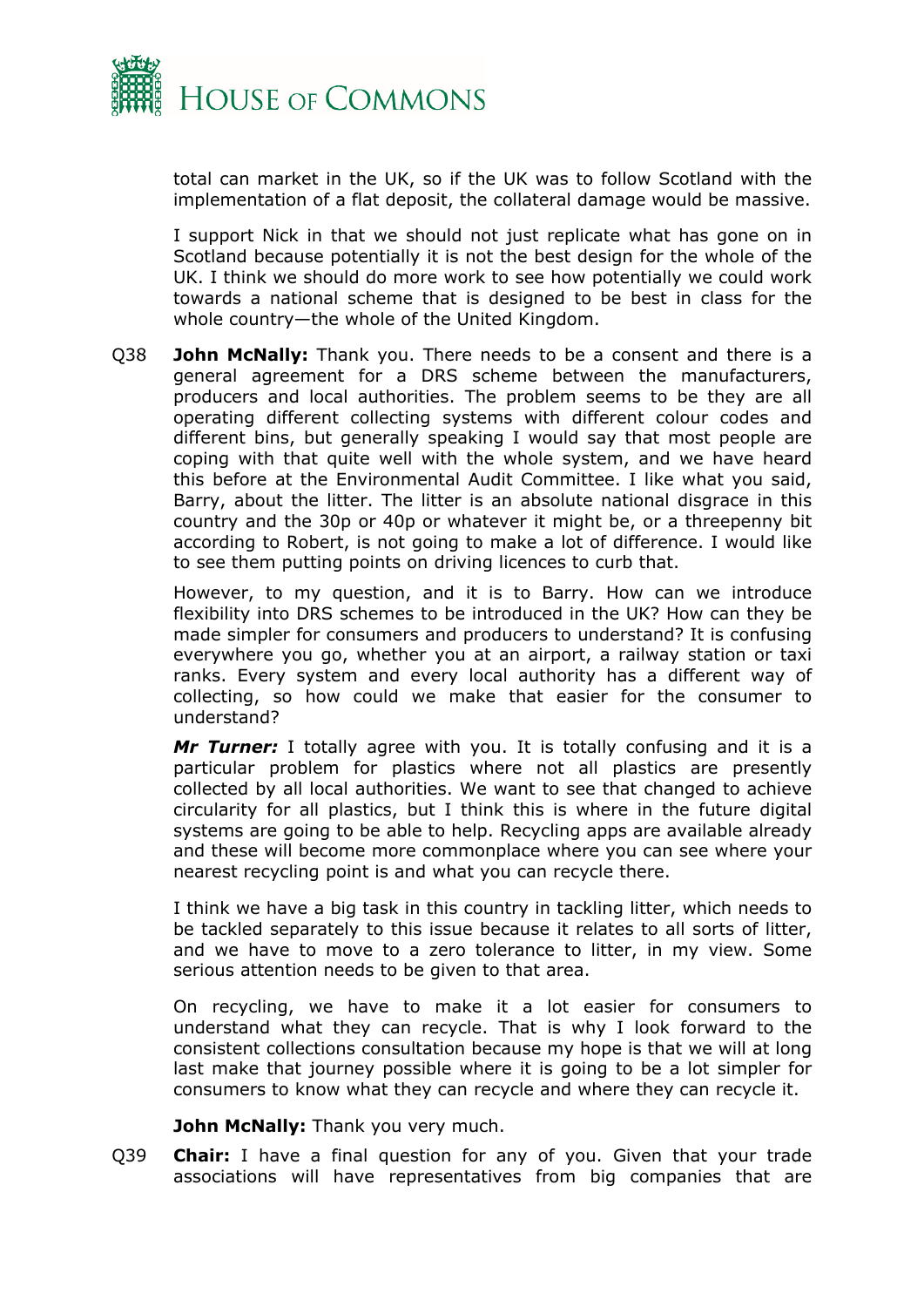

operating in other countries, are there any examples of DRS schemes in other countries that address your concerns, in particular the concerns that you have expressed about the Scottish scheme?

*Mr Hindley:* Going back to what I said at the beginning, the UK is unique, so I would caution against lifting a particular scheme from an existing country. We can learn lessons from them all. We have our kerbside collection system that is unique and in many cases it is the envy of the world. We must not trash that by putting in a deposit return system, so we need to be very mindful of that. We also need to be very aware that our on-the-go consumption, as Barry said, is significantly higher in the UK than it is in any other existing market. For me—you have heard it loud and clear today—the bit that I think we should take from the Nordic schemes is the variable deposit, which is in every single one of the Nordic schemes, and apply that in the UK so that we don't distort the market. But we need to design a bespoke system for the UK to address the challenges that we have heard about this afternoon.

Q40 **Chair:** Do you agree with that, Nick and Barry?

**Dr Kirk:** I will add a little bit more. I already stated that the Norway scheme is very successful where glass is outside the DRS and works on the EPR. One consideration is that the EPR system is likely to be introduced one to two years before the DRS, so the UK will operate an EPR system that will be running for a few years, building up momentum and infrastructure, and then all of a sudden we will introduce the DRS. To me, that is going to be quite disruptive because we will have two infrastructures in place at that point for glass collection. I would like the Committee to take away the thought of how that system is going to work with an EPR running for one or two years and then a DRS comes in, especially from the glass perspective.

*Mr Turner:* I totally agree that we must not undermine the existing kerbside scheme. We must build on it and focus on the right areas where we need most improvement. Also, we have to provide lower climate change impacts as a result of any policy interventions going forward. As long as the scheme is designed in that way, we are off to a good start.

**Chair:** Thank you. I think Robert Goodwill wanted to have the final word.

Q41 **Mr Goodwill:** I have one very quick point to Mr Turner. I know that many plastic manufacturers are using biodegradable plastics that are designed to go into the landfill. Is it possible that by excluding these biodegradable plastics from a deposit return scheme we could ensure they go into the waste stream and keep them out of the plastic that needs to be recycled? Presumably, if you put a lot of biodegradable plastic in with the other plastic, that will render it almost impossible to turn into new plastic.

*Mr Turner:* We would need to keep biodegradables separate from traditional recycling systems, whether that is compostable plastics or other forms of biodegradable plastics. They need to have separate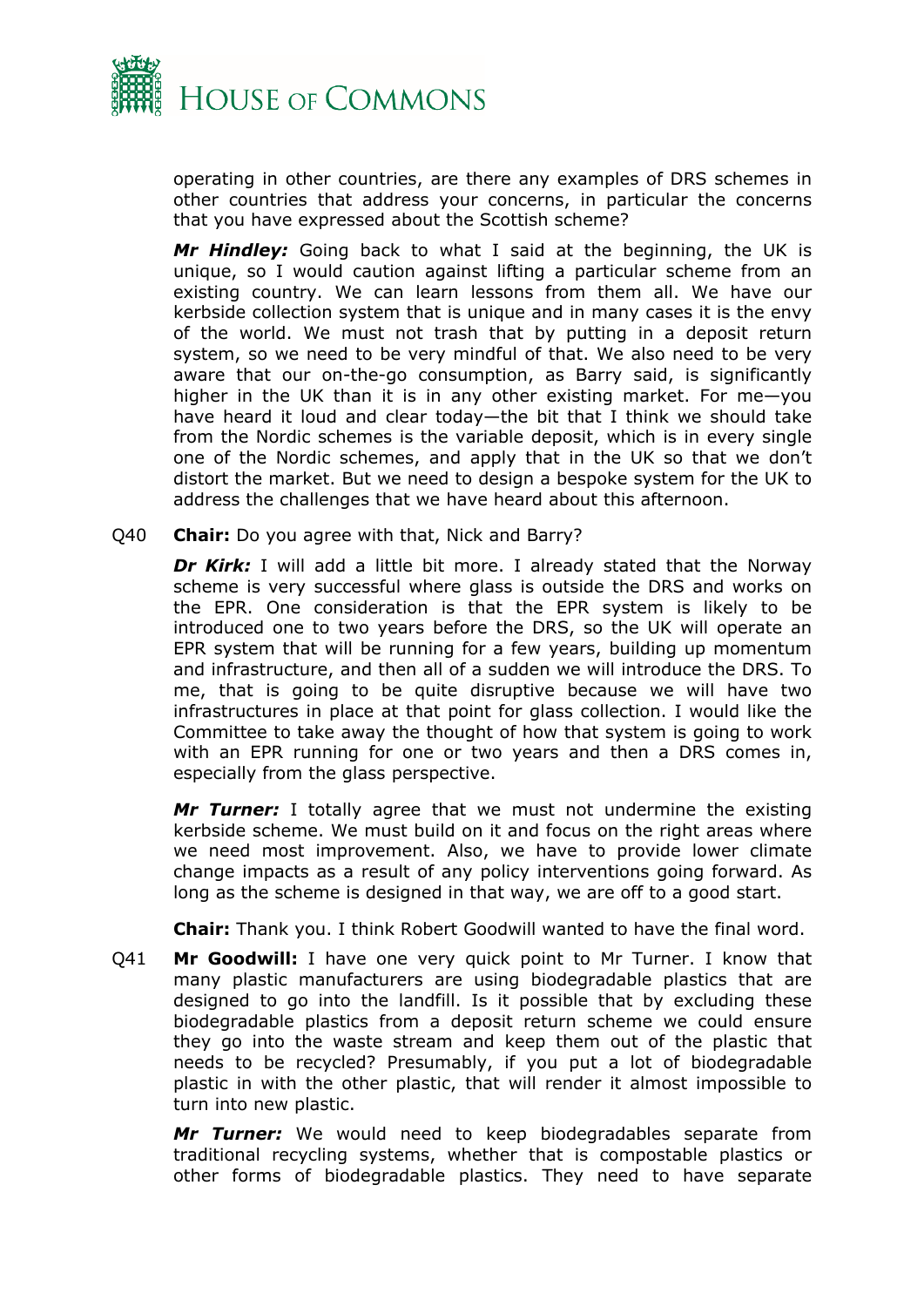

collection systems. That does not exist in the UK and it is a challenge for compostable plastics. It is a challenge that has to be addressed through EPR and the design of future collection systems.

**Mr Goodwill:** Thank you very much.

**Chair:** I will conclude this panel by thanking our witnesses, Barry Turner from the British Plastics Federation, Rick Hindley from Alupro and Dr Nick Kirk from British Glass. Thank you all very much indeed. You are very welcome to stay for the next panel and we will move straight on to that now.

## <span id="page-20-0"></span>Examination of witnesses

Witnesses: Lee Marshall, Martin Curtois and Samantha Harding.

Q42 **Chair:** I would like the panellists to introduce themselves very briefly with the organisation that they are from and the role they have that is relevant to this inquiry.

*Lee Marshall:* Good afternoon, Chair and Committee members. My name is Lee Marshall. I am Chief Executive of LARAC, which is The Local Authority Recycling Advisory Committee. We are a membership body for local authorities on waste recycling issues and we cover the whole of the UK.

*Martin Curtois:* My name is Martin Curtois. I am External Affairs Director at Veolia. We employ 15,000 people across the UK. We are very much involved in kerbside collection.

**Chair:** Thank you, including several in my constituency where you are the collection and waste company contracted by Shropshire Council.

*Samantha Harding:* Good morning. I am Sam Harding. I am the Executive Director of Reloop. We are an international non-profit organisation operating in four regions around the world, focused on accelerating the transition to a global circular economy. I had a previous role at the CPRE countryside charity where I worked as the litter programme director. I have been engaged on the issue of deposit returns in the UK for the last 13 years.

Q43 **Chair:** You are exactly the right person for me to start my questions with. Could you give us your characterisation of the state of the UK recycling sector? You might also touch on the litter issue, as you have come from the CPRE. What impact do you think a deposit return scheme would have, either beneficial or adverse?

*Samantha Harding:* I will answer your last question first. I think a deposit system would most definitely have a positive benefit for the UK. DEFRA's own impact assessment has shown that an all-in deposit system would lead to benefits of £2.2 billion. That is their best estimate.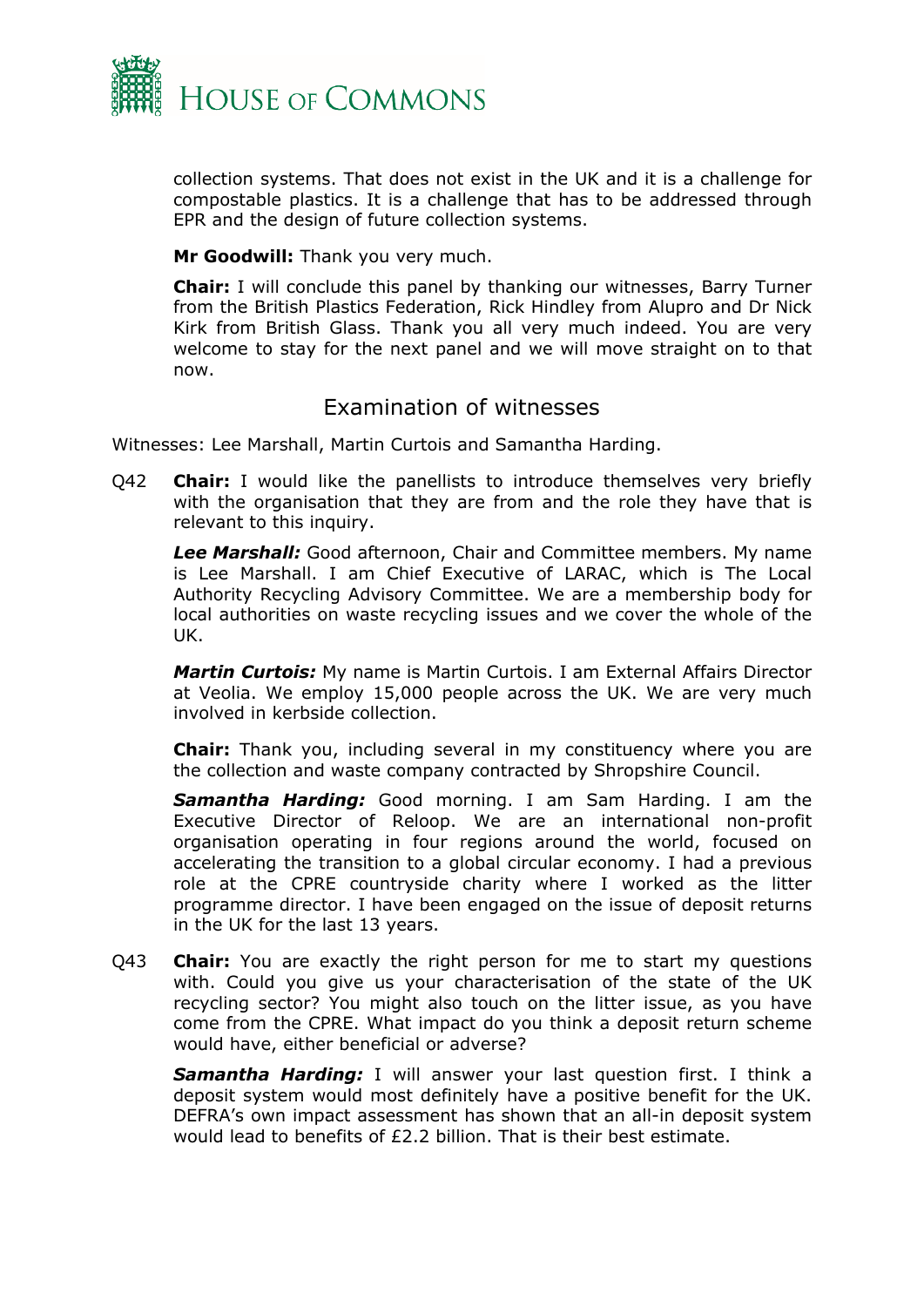

My take on the UK recycling sector is that I have to take issue with the figures that you were given in the previous session. I think this fits into a larger situation that I am very concerned about on this issue. After 13 years of working on this and seeing various Governments and officials trying their best to bring these policies to fruition, it feels again that we are at a crossroads. On the one hand, we have excellent strategies like the resources and waste strategy and the better recycling strategy from Wales in place and a clear weathervane—a clear direction from Governments across the UK that they want to implement these policies. In the other direction, we have a lot of long grass that has been grown and cultivated by many sectors of industry over the last 13 years. What I have heard over the last hour is a good example of this long grass and these false issues that are still being presented, and still needing to be discussed and rebutted in formats like this.

I think that some of the recycling figures that were quoted are clearly false. I hope that many Committee members will have seen the figure released today that there are 8 billion drinks containers wasted every year in the UK—3.2 billion are PET, 2.6 billion are aluminium and 1.4 billion containers are glass. They are falling outside the collection systems that are supposedly doing so well. There were some key quotes made by people on the previous panel, not least one that some of these numbers reflected containers that were collected for recycling. This collected figure reported by local councils and trade associations is not a figure that reflects accurately materials that are recycling and I think that really has to be taken into account.

The 8 billion figure that I quoted before is based on Reloop's analysis of sales data and recycling data in the UK. One of the previous panel members said that the market dynamics are different for sales and recycling. I have just broken down to you what that dynamic looks like. It is 8 billion containers wasted through inefficient collection systems. In fact, PETCORE, who we took our national plastics recycling figures from, has said that the figure it quoted, which our estimates are based on, reflects an absolute maximum assuming no contamination in the waste collection volume. It is a false figure. Of course there is waste contamination in the way that we collect waste in the UK, so the figure is way over 8 billion and that is a very conservative estimate.

I think that some of the disingenuous comments that were made by the previous panel members about trying to detach the littering issue from the impact that a deposit return system would have on litter are completely incorrect. On the point about AG Barr and its supposedly failing deposit system for glass containers, it was operating outside a national deposit system. It was operating almost as a token—as an historic recognition of the longevity of that particular brand. AG Barr took the corporate decision to cancel that deposit system on its large glass bottles deliberately to try to scupper the progress that the Scottish Government were making on its plan for a deposit system.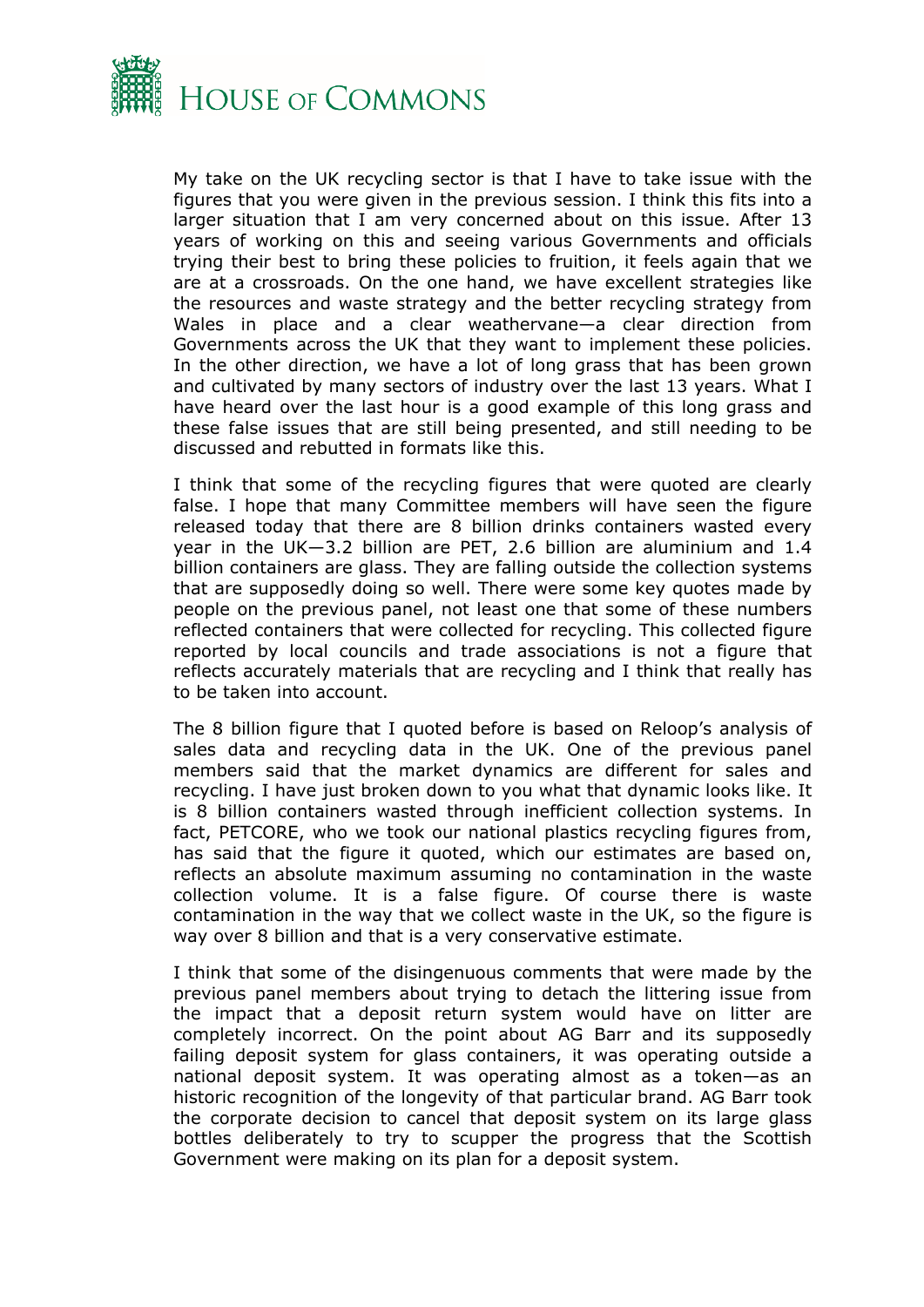

The fact that British Glass claims to have a concern for public health on consumption levels and that there is also concern from the plastics industry about bin mining while at the same time they think containers should be kept in kerbside, are all arguments that have been going on for the last 13 years and it is complete long grass. I urge the Committee to stay focused on what each Government related to these policy issues has in mind, that we improve drastically the collection systems that we have for waste in the UK, that we reduce wastage and pollution, and that we build systems that collect waste, that create jobs and achieve resource scarcity<sup>1</sup> in the UK.

Q44 **Chair:** Thank you, Sam. I am rather disappointed that we did not have you on the first panel so that your challenge to the trade representatives could have been answered. I will not get into it now but it would be very helpful if you could set out the calculations that you referred to and source where the information comes from so that we can reflect that and perhaps raise it as part of our report.

I will turn to Lee Marshall. How do you respond to the allegation that your members are not doing a very good job of collecting and recycling?

*Lee Marshall:* Building on what the panellists said in the previous session, the UK has a comprehensive kerbside collection infrastructure and the collection systems generally work very well. Most people can recycle the majority of the main packaging materials at the kerbside. There needs to be a difference between saying that local authorities are not performing well in providing the systems, because they are. The next level we need to look at is how people use them, and I think this is the point we are at in the UK. There are comprehensive kerbside collection systems in place. What we need now are some of the tools and engagement with the general public to get those who are not currently using the systems that we have to use them in the appropriate way.

We would argue that the level of service that the local authorities are providing is very good and DRS is in danger of competing with that if it goes all in. One of the main reasons for looking at DRS in the first place is prevention of litter and so we think a DRS for on the go is more appropriate for reducing the amount of litter that is out there. Then the packaging that generally gets back to the household and is currently put in the kerbside schemes could continue to go through that efficient process.

Q45 **Chair:** I was at the event that British Glass held today where it showed some statistics about the relative performance of English versus Welsh local authorities and the different types of recycling. I don't have the figures in my head, but the Welsh local authorities performed as a group far better than the English. Are you able to shed some light on why that is? What are they doing better in collection than is happening in England?

<sup>&</sup>lt;sup>1</sup> We have been informed that the witness meant to say 'resource security'.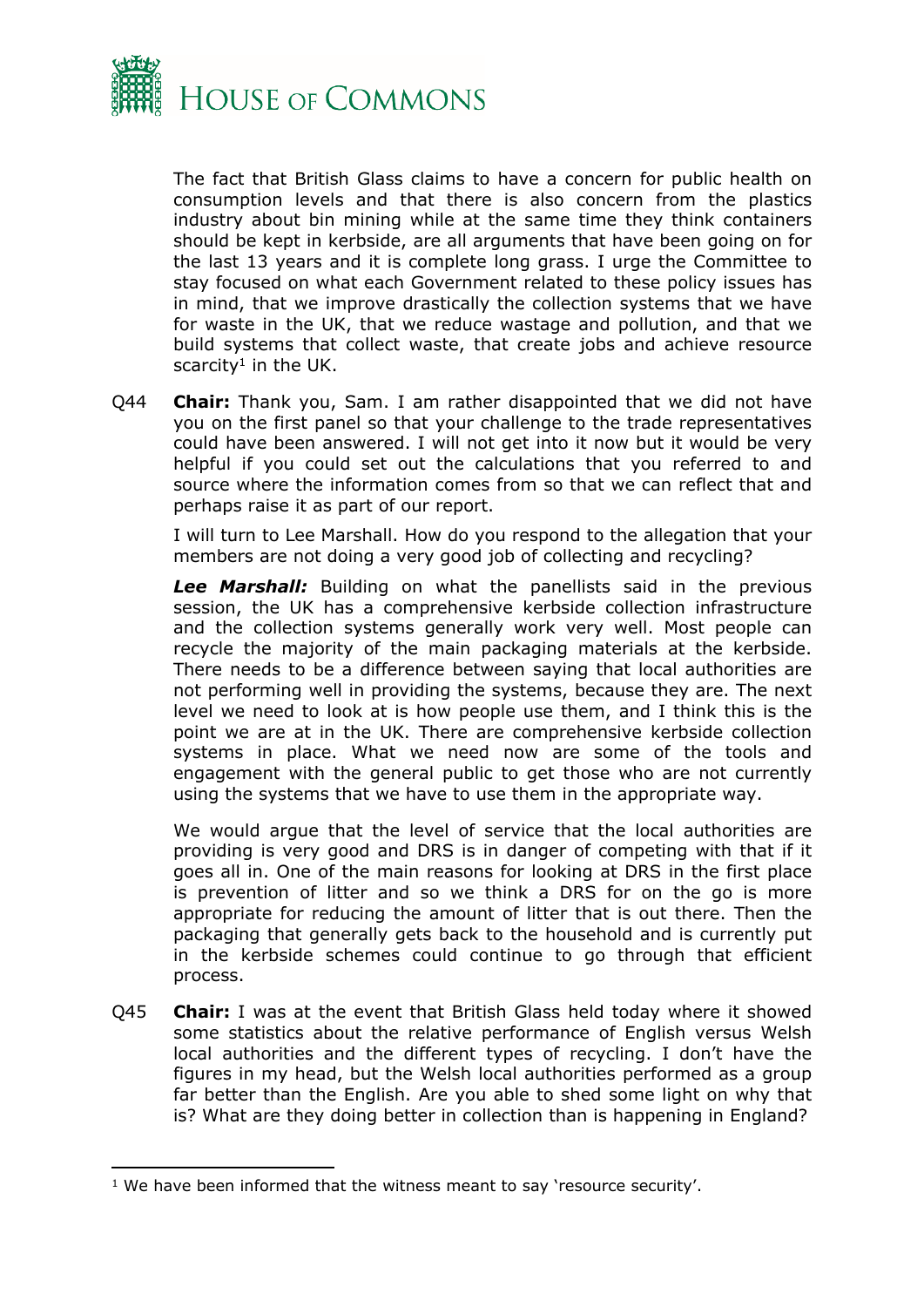

*Lee Marshall:* There are some English authorities that are recycling at Welsh authority levels, but they are not doing that consistently. I will declare that I live in mid-Wales in Powys so I know very well how the Welsh system works.

I think there is a combination of things. The national Government in Wales declared early on that recycling and resource efficiency was going to be a high priority for them and they put the policies in place to do that. They have also put a lot of funding in. The recycling levels in Wales are very good. The local authorities have done a lot of good work and so have the Welsh Government, but it does cost. The Welsh Government have put a lot of funding into the local authorities, and they should be applauded for that, and the local authorities have had to put a lot of their own funding in as well.

Q46 **Chair:** We are going to get into more questions on local authorities. I had better not steal all of my colleagues' thunder. One of the challenges is the different rules that apply for kerbside collection under the contracts by each local authority. Do the Welsh authorities all have a common set of standards for collection? Is that part of the issue?

*Lee Marshall:* No, not necessarily. Generally speaking, Welsh authorities started their collections a bit earlier in the range of materials they collected, so they are more consistent with each other than perhaps England is. I think one of the biggest differences there is food waste rather than packaging. All the Welsh authorities collect food waste and about 50% of English authorities do at the moment. That is one issue, but I think it is a slight misnomer about the confusion because most of us live in only one place and most of us have a fairly good idea of what we can recycle in our own place. I think the confusion comes from not understanding why another area can't recycle something that you can or can't.

Q47 **Chair:** Sam, I think you want to come back?

*Samantha Harding:* Yes, I won't take very long but I wanted to make the point again that when we talk about recycling at the kerbside, that is not what we are doing. We are putting waste in some form of container and it is being collected and taken away. One of the big issues about how that collection is done is that often it is comingled and the quality of it is incredibly poor. The numbers that are being reported—"We have recycled this much"—in the first place are what is being collected. They are not what is being recycled, and there is no honesty and no transparency about what the quality of that material is. What we will see through a deposit return system is complete transparency in material quality and a huge uptake in the volume of recyclate that we have to turn back into other food grade packaging.

Q48 **Chair:** That is a very good segue for Martin to defend the collection challenge that Sam has just posed.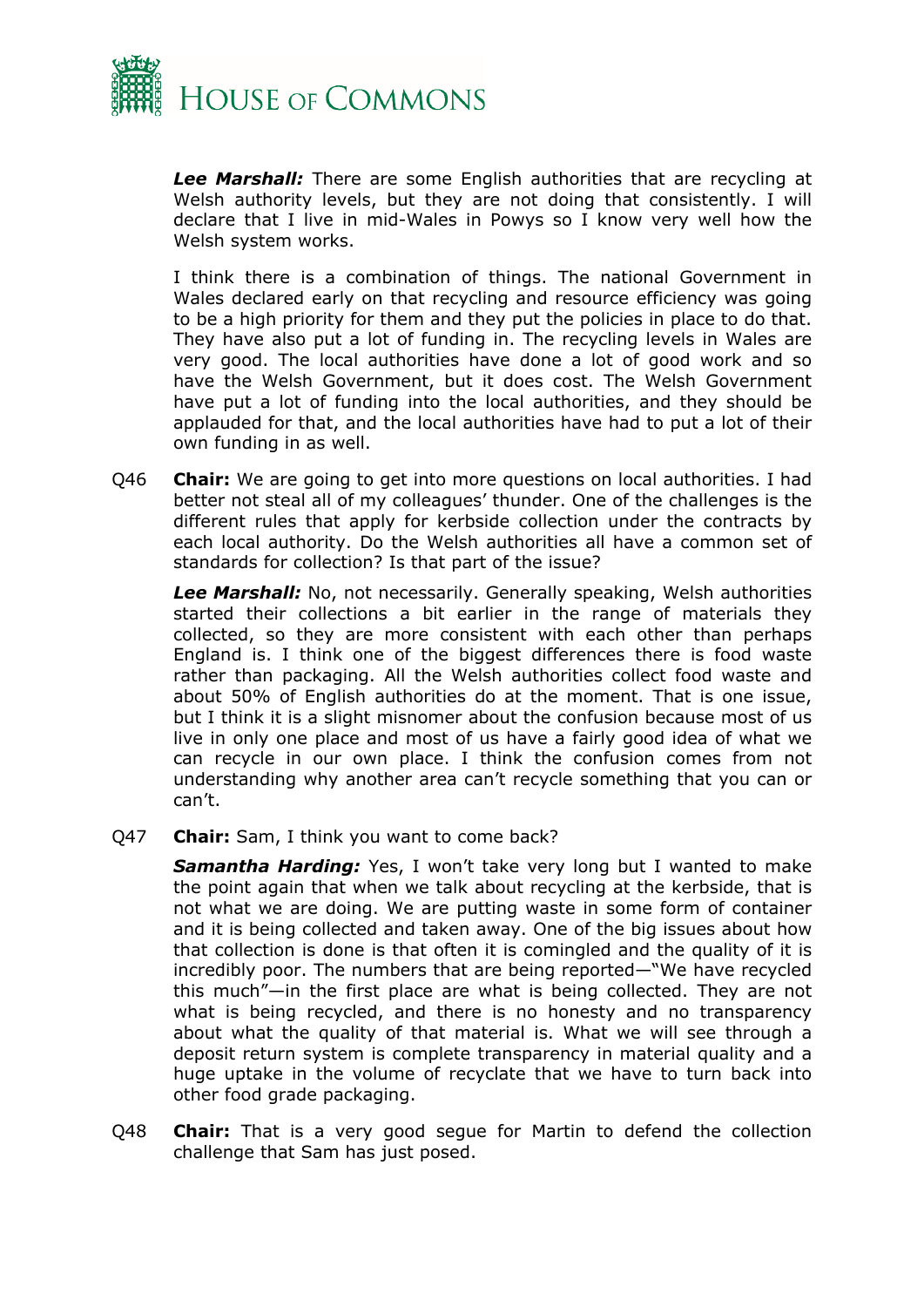

*Martin Curtois:* In answer to the question about the state of the UK recycling sector, we are at a very exciting moment. We have reached the point where we are at 45% recycling. Under the resources and waste strategy we want to get that to 65% and there is a tension on the sector like there has never been before. A number of things are happening that will lead to some of the improvements that I think we all want. Already with the resources and waste strategy we are seeing that brands are coming to recycling facilities like those that we operate and are starting to talk to us to find out about how their products can become more recyclable. In other words, they are starting to think about ecodesign, which is absolutely fundamental because then we make sure that products are designed to be recyclable right at the start of the process.

No one has mentioned it but we have a plastics tax coming, which is genuinely ground-breaking and will push for a 30% recycled content and also for a £200 per tonne fee for plastic packaging that does not reach that 30% recycled content. Those are genuinely positive things as far as the UK is concerned because what we are seeing with the plastics tax is that people are building more infrastructure and they are also more interested in buying recycled content because they can see the way that the country is going and the market is going.

We are at the point where we need to make significant improvements, certainly in what you referred to as far as collection systems are concerned. The point was made in reference to single stream collections, but there is a value point as well that people tend to put more recycled products into comingled collections for the very simple reason that it is easier, because you have fewer containers. People do not have mini-MRFs in their own homes and so there is a benefit, which perhaps is not always shouted out about, in comingled recycling just because it is simpler for the consumer. We have to bear in mind with all these things that it is the consumer that has a big impact on how these systems will actually work.

There is a lot of legislation that will be discussed in the next stage of the second round of consultations. We have the plastics tax coming as well. We have the potential for great improvements and also the potential for major investment. A lot of people are talking about the green recovery and how we must treat resources with a lot more care. I think there is the potential that if we get these changes right, we can head towards the UK being more of a recycling society, which I think everyone will want.

Q49 **Chair:** Is the plastics tax you refer to distinct from the extended producer responsibility scheme?

*Martin Curtois:* Yes, that is right. It is a Treasury tax. I believe it is planned to come in in summer 2022.

Q50 **Chair:** In addition to the extended producer responsibility for plastics? Thank you. I think we need to move on. Before calling in the next member of the Committee, I have been asking about what we can learn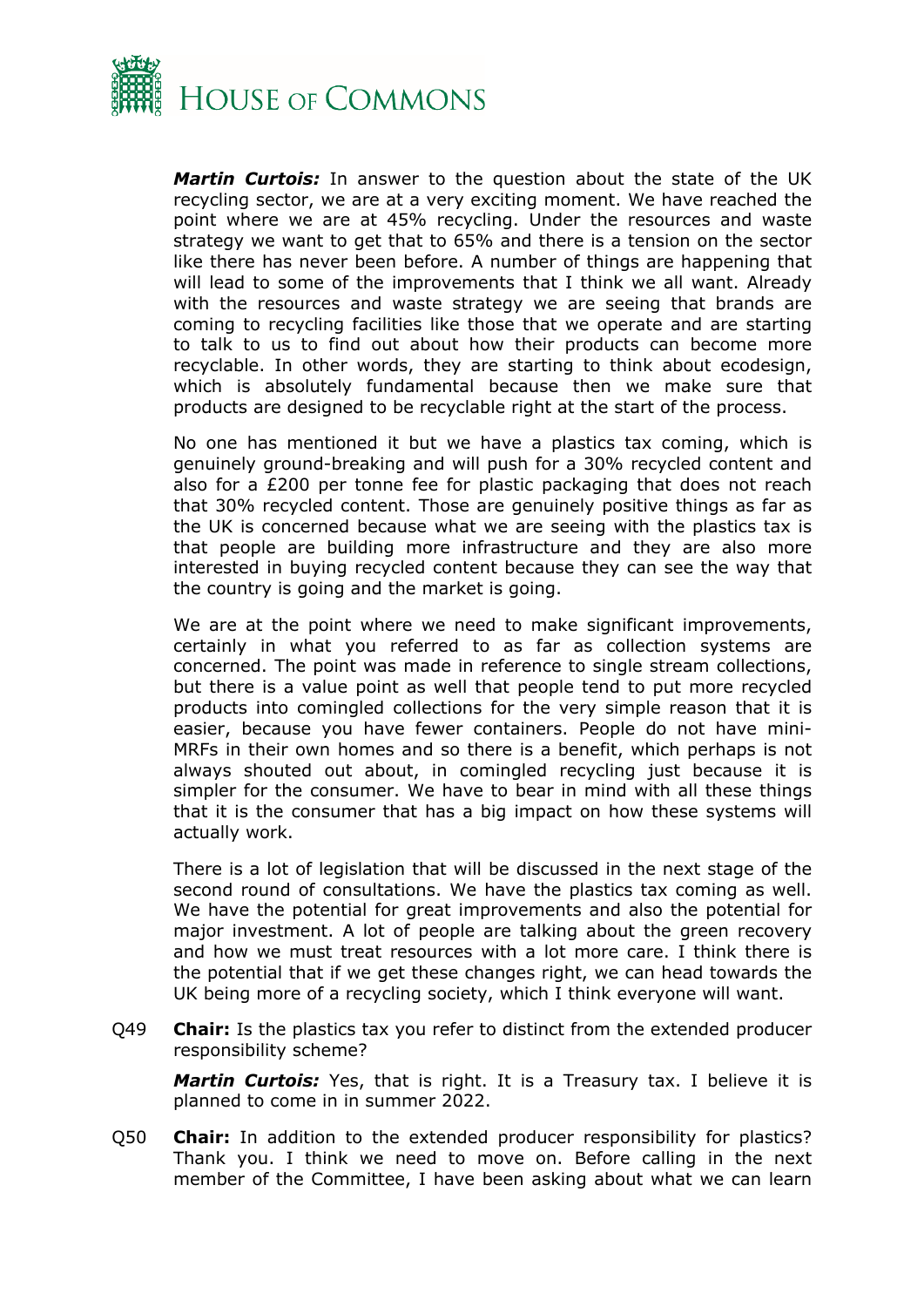

from other countries. The previous panel suggested Norway as quite a good model. Are there any things that you would like to highlight? Lee, have you looked at other countries in your role working with the collection bodies?

*Lee Marshall:* We have looked at other countries but, as you have already heard, the significant difference in the UK is that the kerbside collection schemes have come first and the DRS potentially is going to come second. I think that we don't have a good understanding of what impacts that has on how likely people are to use the DRS scheme, what impacts it has on the kerbside scheme and these sorts of things.

We are aware of maybe one of the schemes in Australia that has done that, but unfortunately we don't have the resources to pull out the research. Our understanding is that the usage level of that DRS was lower than the levels you get from some of the Nordic countries. One of the reasons why we are calling for a deferment of DRS is so that we can do more in-depth and detailed research that is more applicable to the UK than perhaps some of the other examples.

Q51 **Chair:** Martin, Veolia is a multinational company. Do you have advice for us on which other countries we should look to in designing the scheme?

*Martin Curtois:* I think there certainly are benefits in the Norway scheme, which have been highlighted. It seems to have a high participation rate and it is focused on the cans and the plastics.

There is an overall lesson and that is that a measured approach is beneficial. What will make the resources and waste strategy and DRS work is if there is investment in new infrastructure. We have to take into account with all this that we are going to need new infrastructure to sort these materials. We are also going to need, and I think it is particularly important, to have the capacity to cope with the increased stocks and the flows of materials. Essentially we need to take a measured approach so that we make sure that the infrastructure is ready.

The other lesson that we have learnt is that there are end markets. It is absolutely fundamental with this whole process that we must be collecting material for which there is an end market so that we are closing the loop, as people regularly refer to it. We must not avoid that fact because without it we will not be creating the circular economy that probably all three of us on this call want.

Q52 **Chair:** But this is where Government policy to increase the proportion of recyclable material, for example in plastic bottles, is leading to the production of recycled plastic bottle capacity. There wasn't any two years ago and I understand that there is now one plant that is accommodating something like 2 billion of the 8 billion annual plastic water bottles. It would not have happened had it not been for a change of Government policy.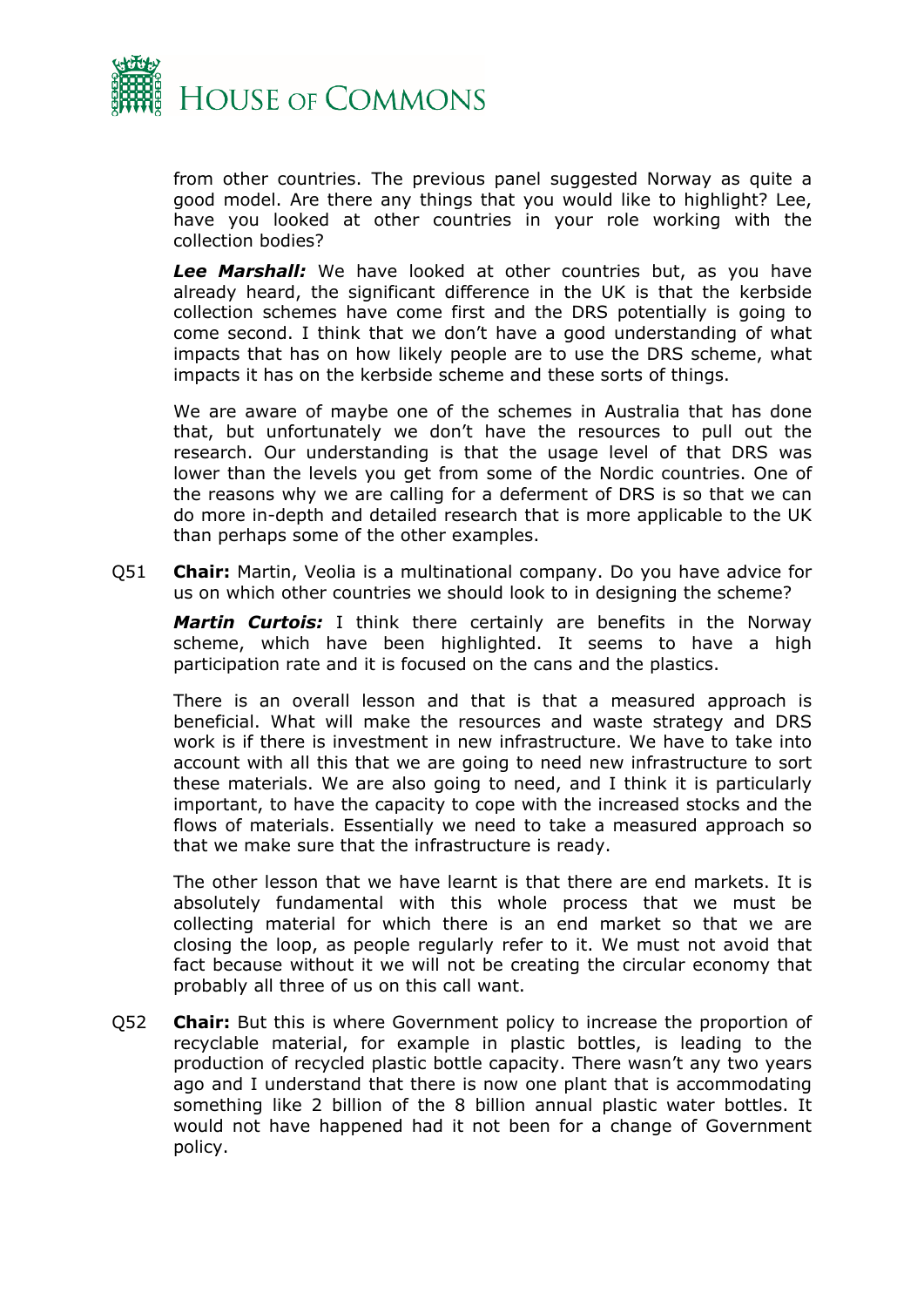

*Martin Curtois:* Yes, exactly. We operate a HDPE plastic bottle reprocessing plant in Dagenham in east London. The market for that has been largely driven by the fact that because the plastics tax is coming, people are not just interested in having a higher recycled content, it is a must have. It is hoped that the sector as a whole will be able to be a lead in UK reprocessing capacity. It is important, as we will probably discuss later, that the feedstock is available from these new systems so that we can invest more in domestic reprocessing.

Q53 **Chair:** Thank you. A final word from Sam about international comparisons. Do you have any that you can point us to?

*Samantha Harding:* Yes, I will. I will just pick up on Martin's point about recycled content, which is really important. We know that the market values for recycled materials are volatile and, as Martin knows better than I do, that discourages investment. If there was some form of recycled content regulations that would close the loop and ensure that all the containers that were collected through the deposit system could be processed and made available for more containers, that would be a really positive move.

I would like to clarify Lee's point about Australia. There are many reasons why there are a few problems with the Australian system. I have a colleague who works in Reloop Pacific and is very up to speed on what is happening in Australia. The problems with the Australian system are not down to the fact that there was kerbside beforehand. It is down to the system design, which was undermined through some lobbying by the brands who are very active there.

On good international examples, Reloop produces an analysis of every system in the world that we completed at the end of last year, which was quite timely. We do it every two years and we provided your Clerks with a copy of that as part of our written submission. We recommend that there are some key principles. It is not that there is a particular design that the UK should follow, but it should pay attention to certain key principles.

I won't list them all because they are listed in our written submission, but I remind the Committee that convenience for a return to retail model is critical. You have to have a high collection target, 90%, phased in over three years, where the clock starts ticking on that from day one. That is an area where Scotland could have made an improvement to its design because it has suggested that the clock starts ticking after one year, which was a mistake. That collection target should be linked to proper penalties for the system so that there is no perverse incentive to run an inefficient system and rely on unredeemed deposits to cover the costs.

The point about incentivising the deposit for the consumer I think has been a bit overlooked in our discussions so far. Questions about could somebody be bothered to go back on the bus with a bottle that they had travelled in the opposite direction with when it was full—of course they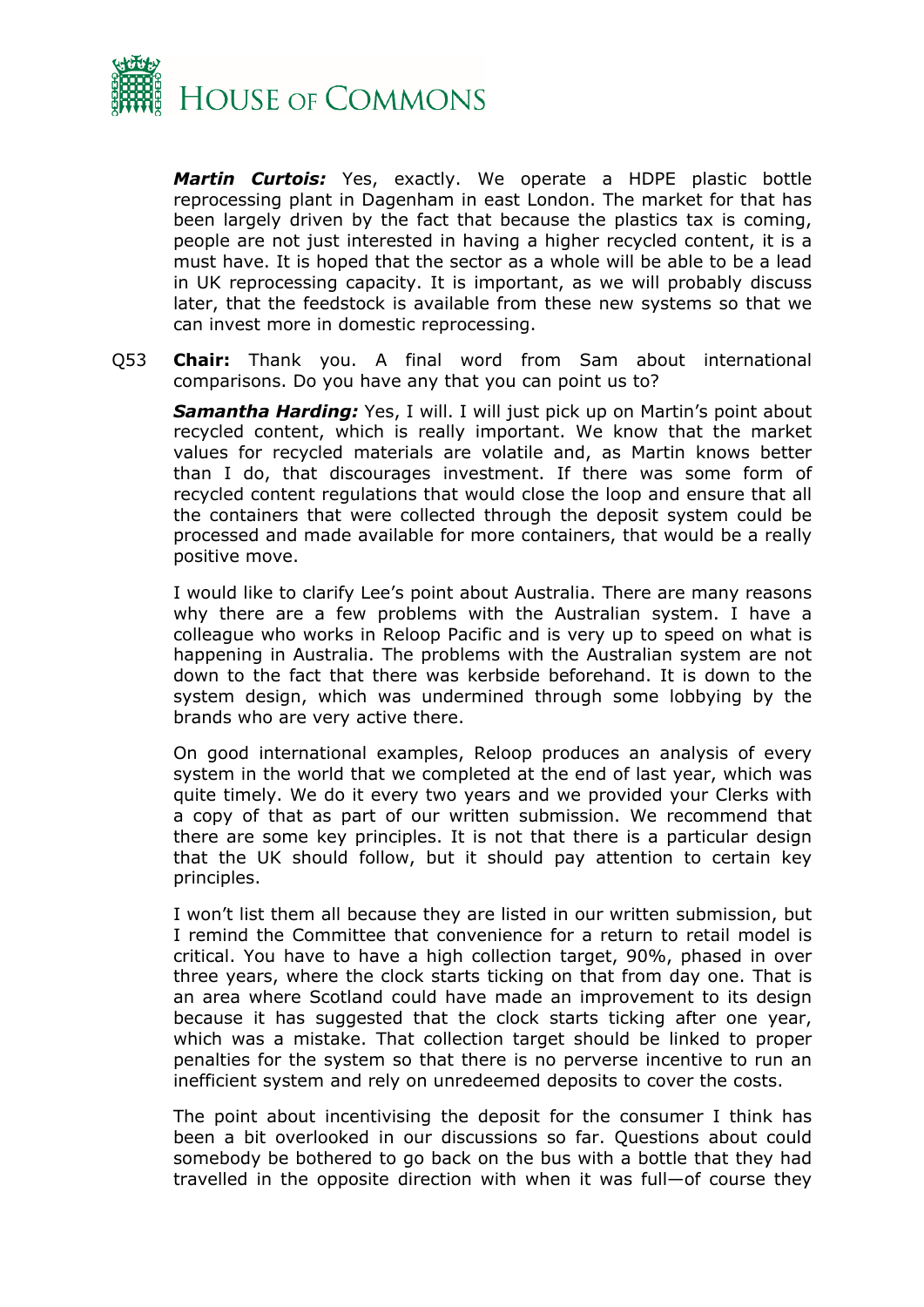

would, because it will have a 20p deposit on it or a variable deposit, depending on the direction the Governments want to take.

Transparency has to be absolutely key as a principle. There has to be complete transparency of the data, the material flow and the money as it flows through the system, otherwise we end up having conversations like the one that I raised before: it is very difficult to believe any of these statistics because they are all written on shifting sands.

**Chair:** Thank you, Sam. Now I am going to ask Barry Gardiner to ask some questions.

Q54 **Barry Gardiner:** Thank you, Chair. Sam, I am so glad that you said that there was a lot of long grass around here. I have to confess that I have been very confused in the long grass, because so many people seem to be coming to this with their different very partisan perspectives. Obviously local authorities are getting a benefit from the aluminium within the system, which is a financial benefit to them, and understandably so. Glass is pitched against plastic, is pitched against aluminium, as we heard in the first session.

What I am trying to do is to keep in mind here what the overall objective is. That is that we should reduce the amount of raw material resource in accordance with the resources and waste hierarchy. Ultimately we want to reduce the inputs and we want to maximise the renewal and recycling that comes from it. Overlaid with the complexity of the different partners, we have the complexity of different schemes. We have the plastic packaging tax, we have the EPR and the deposit return scheme. How do we get all of this to work together towards that initial goal of the waste hierarchy?

*Samantha Harding:* Are you asking me directly or is it open?

**Barry Gardiner:** I am asking you because you were the one who focused on what is like that tinsel that the fighter planes throw out behind them and I just feel at the moment we are being blinded by the tinsel. I just want to get to the heart of it.

*Samantha Harding:* Yes, I am glad you picked up on that, because I feel like there is a definite difference between the outcomes that arise when you improve and you innovate a system. Then there are some perverse outcomes, which I believe it is the Government's business, the Government's role to ensure against those within their legislation and regulation. I think what the panel have had to listen to in the earlier part of the session was a lot of the former. It was a lot of outcomes, which are, as you have highlighted, Barry, sectors infighting.

It is interesting for me, having been on the block for so long, in that up until 2018, the industry appeared to be united and they were just campaigning against deposit return and the rest of the policy recommendations that are on the table. But in 2018 when Michael Gove announced that we would be having a deposit system, they then started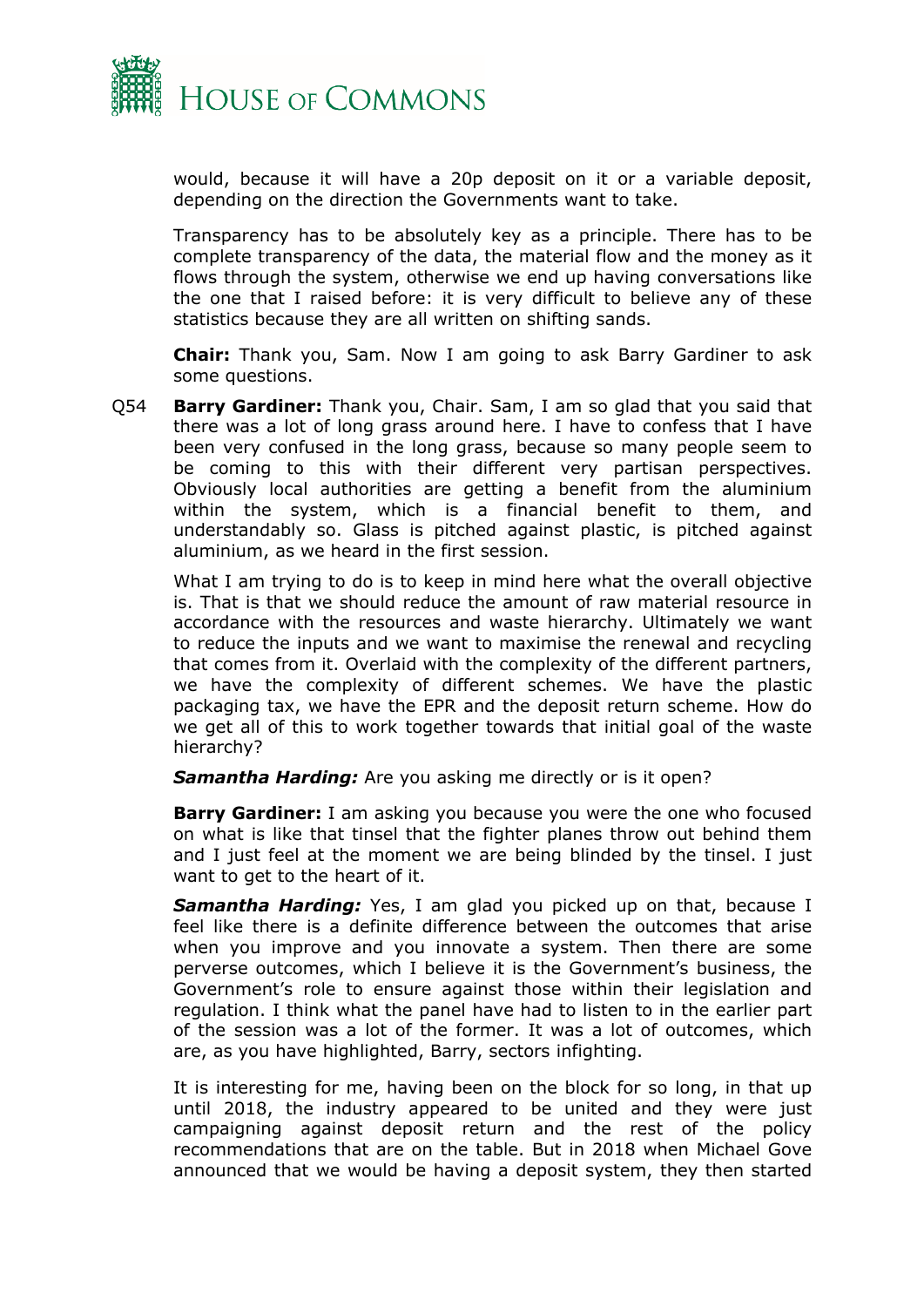

fighting among themselves. You are playing an awkward role, almost where siblings are asking a parent to take sides. It is entirely possible that the policies being proposed work together and I think that has been proven by the way that the teams across the UK, Welsh and Northern Ireland Governments have worked together and actively developed those consultations in harmony with each other.

On your point about reduction, that is almost a separate issue in how we reduce consumption, but I think there will be no problem at all for the deposit system to run alongside an improved kerbside system paid for under this umbrella of 100% EPR. Obviously, as someone else has already mentioned today, the deposit system is the EPR system for beverage containers. I am not quite sure why Nick suggested that the DRS would be coming in two years after the start of EPR. My understanding is that absolutely they would begin at the same time because they are the same thing.

Q55 **Barry Gardiner:** That is very helpful because one of the issues I was grappling with here was whether the EPR and the DRS would come in together or whether they would be phased. If so, is it better to have the EPR first and then to introduce the deposit return scheme? You think they should come in together as part of that?

*Samantha Harding:* Yes. DRS is EPR for beverage containers, so yes, they absolutely should.

Q56 **Barry Gardiner:** Thank you, that is very helpful. Martin Curtois, could you comment on this—how we amalgamate everything and get it focused on proper reduction of material and recycling of what is used?

*Martin Curtois:* Going back to the beneficial nature of recycled content, which obviously was discussed right at the start, on the plastics tax, which is encouraging packaging recycling to be 30% recycled content, one thing that we would suggest is that there is an escalator effect. As with the landfill tax, you boost that, so it goes up to 30%, 35%, 40% and also you boost the cost. You increase the £200 a tonne as well. That is almost like the very start of the process and that would have a very beneficial impact on using less raw materials, which is what we want.

It is like a lot of moving cogs with the resources and waste strategy and we have to make sure that they interlock properly. In my simple way, I would look at it that the EPR system is designed to make sure that the products are more recyclable in the first place, which obviously everyone wants, and they do that through modulated fees. The more recyclable a product is, the less you pay in modulated fees. That is simple.

You have consistency of collection. As many people have said, different boroughs, different recycling systems. What we need to do is increase recycling in the home and the office with a core set of materials. I don't think anyone would disagree; that is straightforward. We need that.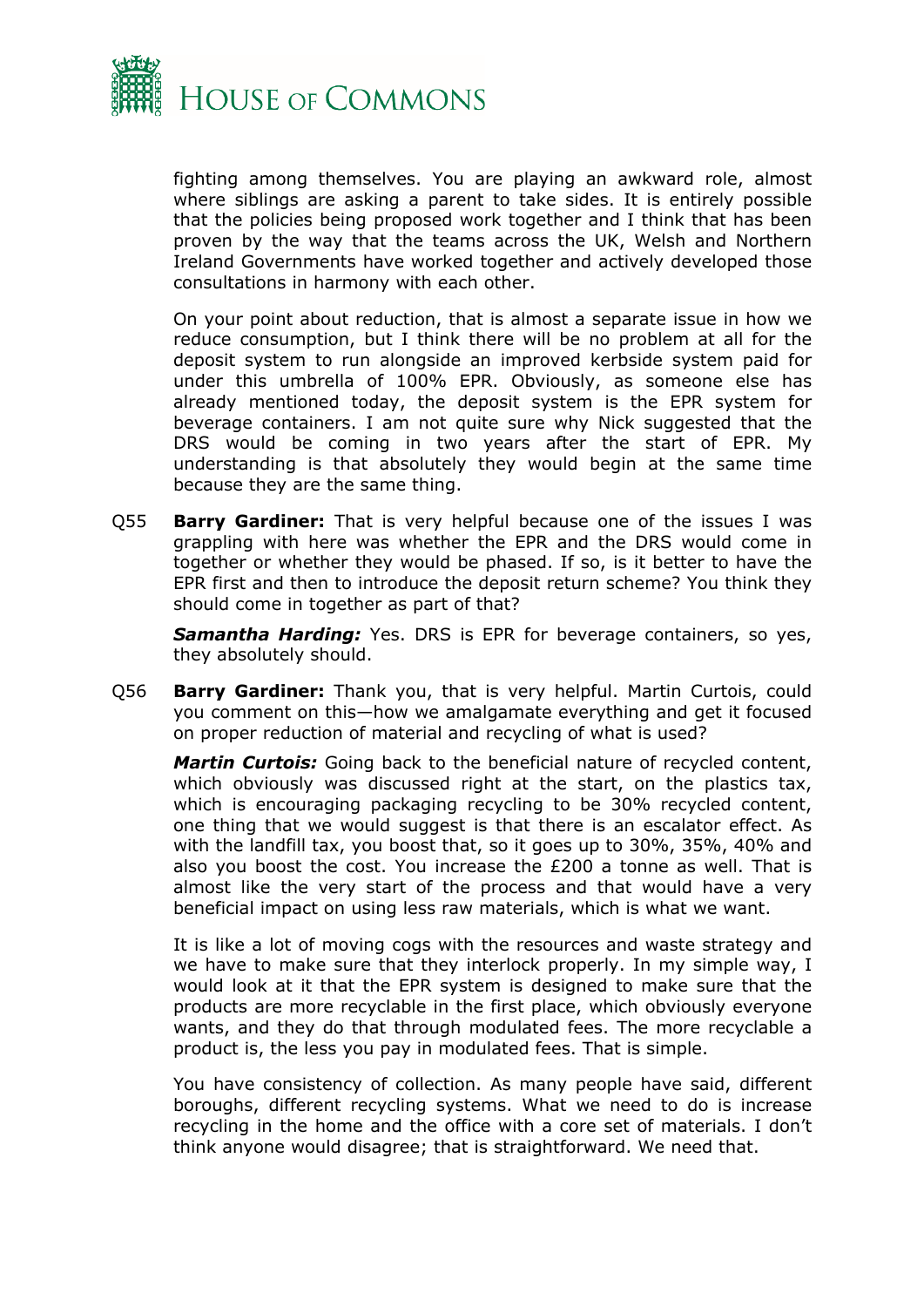

I see the deposit return scheme as boosting recycling rates of drinks containers—things that are currently disposed of away from the home or office. Underlying all that, you need improved labelling so people know if a product is recyclable or not, very clearly, not the "widely recycled" misnomer that does no one any favours. Then you know with the labelling that people have followed the plans of EPR because you will know that people have made the product more recyclable. That should all work together. That is a very logical approach.

Effectively, as far the deposit return scheme is concerned, whatever set of figures we come around to, if we are talking about plastics, it is identifying plastic bottles as one of the first issues and the plastic bottles that we are not recycling. Whether you say 59% of plastic bottles are currently recycled, which is what my understanding is, or a higher figure, the ones that we are missing are the ones that are in the street bin or that are littered. The problem you find if you are collecting waste is that if you look at different street bins—it doesn't matter if it has a green lid for recycling or a black lid for residual unrecyclable waste—you can empty them both out and they look the same. You genuinely can't tell the difference.

**Barry Gardiner:** I can tell you that your bin men in our area are a lot more on the ball than that. They leave it if it is the wrong stuff and if you have dirty nappies in the recyclables.

*Martin Curtois:* Believe me, you don't want dirty nappies in the recyclables. The nub is that where we see the DRS system benefiting is that we will have clean recycling through the scheme. It is the bottles that people might currently be dropping into the wrong bin by mistake or they might be being littered. It is the on the go—those bottles that, if we put them through the DRS system, could lead to a significant increase in plastic bottle recycling from people who consume out of the home. That is where we see the change.

Q57 **Barry Gardiner:** Let me push you on one thing, though. Do you think that the plastic packaging tax should come in before the deposit return scheme and perhaps before the extended producer responsibility scheme to ensure that there is no importing of recyclable material, recyclable plastic, from abroad to boost the levels of recycling—the percentage of recycling?

*Martin Curtois:* The plastics tax is coming first, so that is the good news. I think the final legislation is just going through. We believe it is 2022, whereas we hope that the resources and waste strategy is 2023. The key thing with the plastics tax is that we hope we will have an increase in demand for reprocessing facilities, as was previously mentioned. What must come out of this whole process is more feedstock so that we can derive the benefits of the reprocessing operation with jobs and investment in infrastructure, so it is meant to come first. That has to be right because then if we increase the recycled content of products, we are starting to win straight away.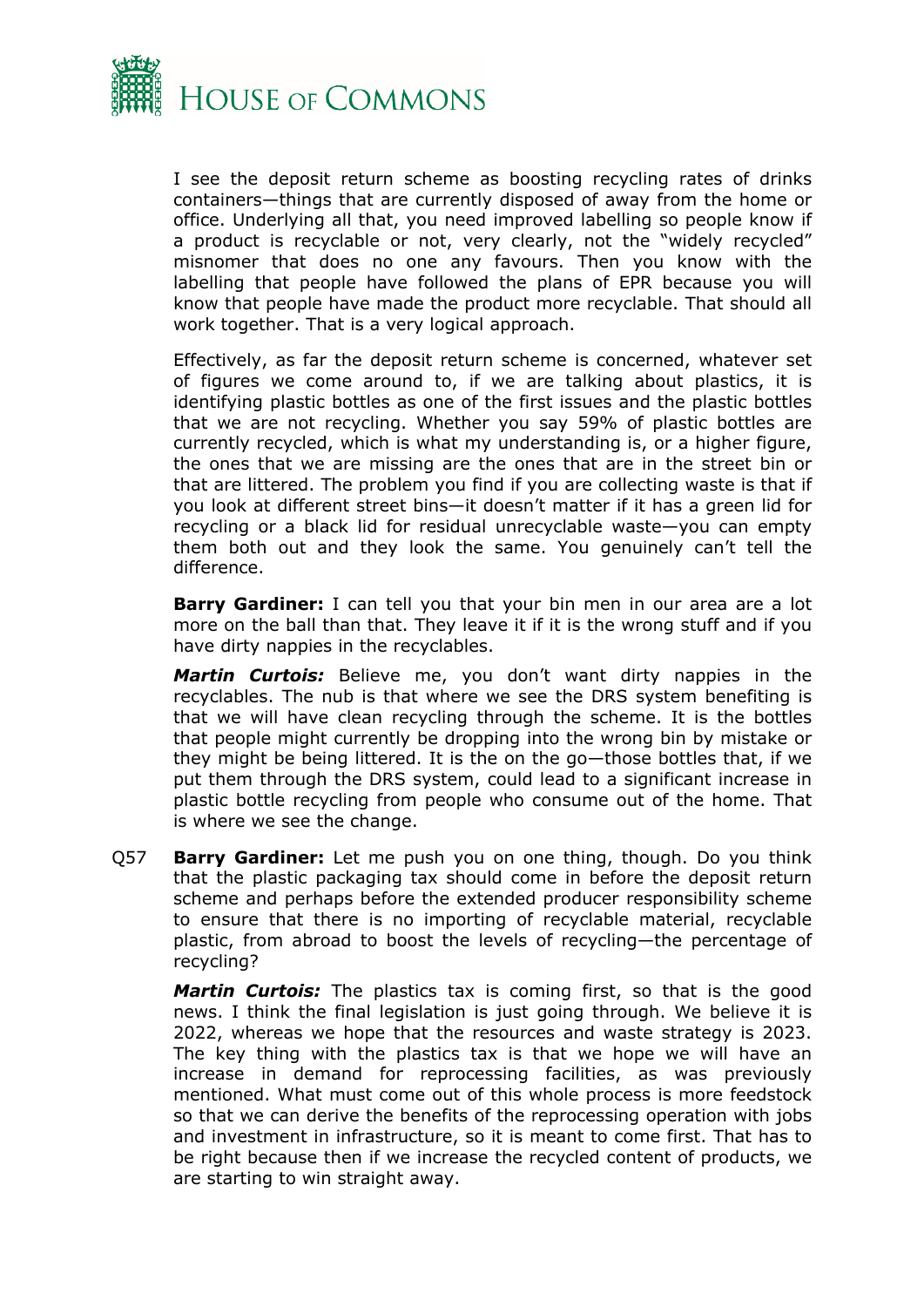

Q58 **Barry Gardiner:** Given that it is coming in first and it is demanding a higher level of recyclate in the product, will that have a perverse incentive to incentivise—maybe I did not put this the right way around at first—the importation of recycled plastic from abroad instead of building up the industry here in the UK? Could the early introduction of the plastic packaging tax have a perverse incentive?

*Martin Curtois:* This is all still to be determined, but I believe the European Commission is looking at a plastics packaging tax, for example, in mainland Europe. It may even be higher than what we are proposing, in which case we might have a risk the other way of UK plastic feedstock going to mainland Europe when we need to keep it here for our own infrastructure. It might work in that way.

Q59 **Barry Gardiner:** You will be aware that our PRN—I can't remember what they are all for—

*Samantha Harding:* Packaging recovery notes.

**Barry Gardiner:** Yes, they already incentivise export over the strengthening of a domestic market, don't they? They work on weight and the weight of what is exported is not checked thoroughly, so apparently 30% of that weight is not plastic. They get more per tonne by exporting than they do by trying to build up the recycling industry here in the UK. Is that not the case?

*Martin Curtois:* You are absolutely right. It is one of the things that I think is generally accepted, certainly from the first round of consultations, that this unfair almost discrimination has to end and it must be a level playing for PRNs and PERNs. We can't have an advantage or a disadvantage for UK reprocessing.

Q60 **Barry Gardiner:** You think that should certainly be a recommendation of this Committee?

*Martin Curtois:* We certainly think that you can't have a favouring, as is currently taking place, with the domestic sector being penalised against the overseas sector.

Q61 **Barry Gardiner:** I push you again: why would the early introduction of the plastic packaging tax not add a further incentive to export rather than to building up the domestic market? That is my point.

*Martin Curtois:* Only in the sense that first, from what I understand, many other countries are planning to introduce a plastics tax. In other words, the issue would be that if it is, say, £600 a ton, your concern is that essentially you will get a situation where people might think that that feedstock is more valuable in Europe than it is in the UK. No, that is a different point?

Q62 **Barry Gardiner:** I understand why you are comparing us with the EU and its potential introduction of a tax and the differential tax levels. That is a good point, but I was considering other markets where there isn't a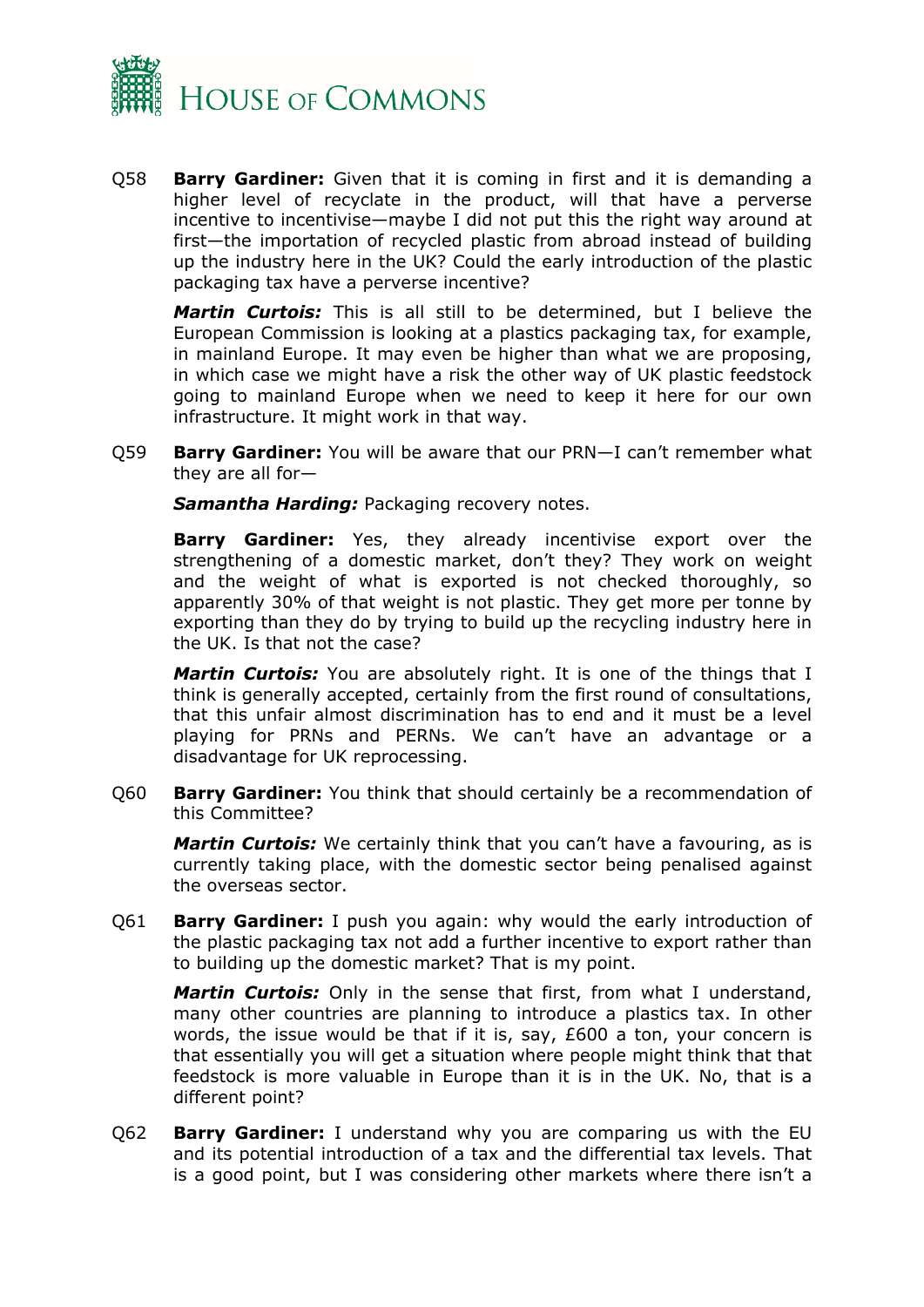

tax, where you could take recycled plastic very cheaply and import it into the UK to avoid your plastic packaging tax.

*Martin Curtois:* Undoubtedly there is that risk, but what we are seeing in the growth of our UK reprocessing infrastructure, the overall benefits of the plastics tax—which unbelievably is the first tax that most people seem to favour; it is the most popular tax probably ever—outweigh any possible negative impacts.

Q63 **Barry Gardiner:** Could we avoid the negative impacts by putting a border adjustment tax on to any imported plastic?

*Martin Curtois:* That is one possibility that would have to be considered. We would just have to see if there any unforeseen consequences as far as that is concerned.

**Barry Gardiner:** Sorry, Chair, I know I have taken up rather longer than probably I was allotted, but I will give Lee the opportunity to comment on how all of this should come together as well.

*Lee Marshall:* What we have to remember is a lot of the current legislation around household waste collections and packaging goes back to the Environmental Protection Act 1990, so these policy changes are some of the biggest in the last 30-odd years—in a generation—and the longest in my time in the industry, and I have been here quite a while. We want to get it right. To a certain extent EPR pays for consistency on a very basic level, so those two are very closely melded together in the packaging element.

I look at DRS slightly differently. DRS is just a collection method that EPR pays for, so it is a collection method like kerbside, bring banks and HWRCs. From our point of view, getting the changes in place and right under EPR and consistency is probably the first logical step, get those embedded, see what difference they make to the recycling rates—and we hope that they increase them—and from our point of view it is then, "Right, now let's go back and have a look at DRS".

But in the intervening period we will have done the research to show that we can avoid the unintended consequences and it shows Government how to write the legislation in the right ways, as Samantha would say, and also to start looking at the possibilities of a digital DRS system rather than one based on reverse vending machines.

Q64 **Barry Gardiner:** You are in conflict with Sam to a certain extent here, aren't you? She was saying that DRS is simply part of the EPR and it should be considered together as a whole. Sam, do you want to come back on that very briefly?

*Samantha Harding:* I take Lee's point that DRS is a collection method. It is, and it is how the beverage industry will deliver its EPR for its primary packaging. The beverage industry would still be required through the EPR legislation to make a contribution to the EPR system with its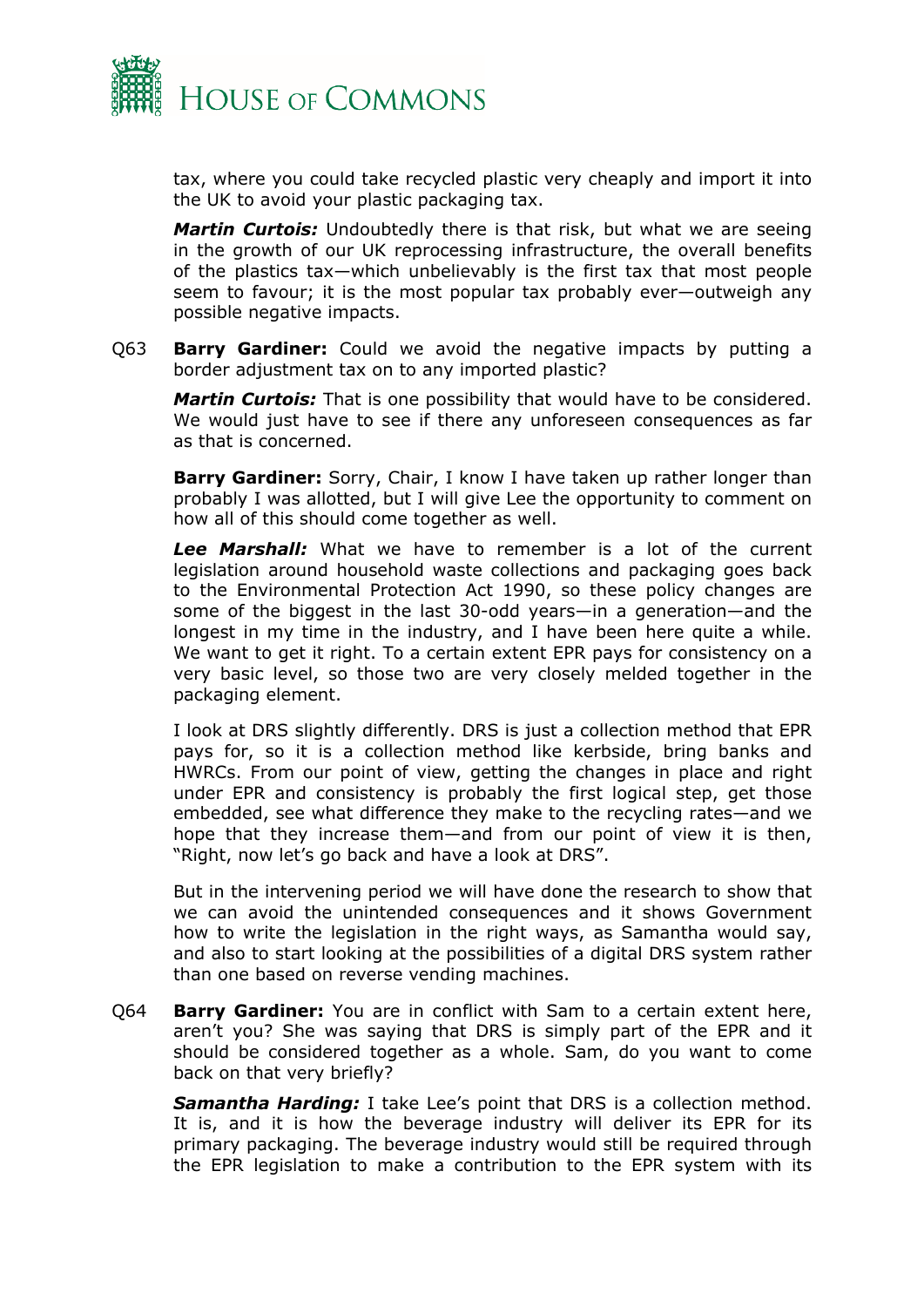

secondary packaging, but for the primary packaging, the containers itself, that is how it realises its EPR. Rather than paying a nebulous sum into the PRN system for an amount of material that was allegedly put on the market, we now know every single container that is on the market and they are paying the correct money for that product.

I think that if you are the beverage industry, a deposit system is a very good option because you know that you can contain your costs, control your material and meet your EPR needs.

Q65 **Ian Levy:** I will direct my first question towards Sam, and I want to talk a little bit on collections. One of the witnesses on the first panel said that the all-in model had higher return rates. What are your views on what the benefits would be of an all-in model over the on-the-go collection model?

*Samantha Harding:* I am so glad you have asked me this question. I think we need to just take a moment and realise that on-the-go is a term being used. Maybe it is used within the retail sector to describe a section of their produce on a shelf in a retail store, but on the go as a collection system is yet to be described to me in any way that describes what it is. We seem to be spending a lot of time talking about it without knowing what we are talking about.

I will make the point that from Reloop's analysis of every deposit scheme around the world, there is no scheme that you could even begin to think is the definition of an on-the-go system. It doesn't make any sense, and if you focused on only collecting a portion of the materials of drinks packaging, you are completely ignoring the economics of the system because a lot of the economics of the system are predicated on the amount of materials that flow through it. If you are saying that you only want to put 30% of your beverage containers through a deposit system, your economics are completely out of whack and the beverage companies and the big retailers—who are also beverage producers, let's not forget will be paying for a system that is very inefficient.

Q66 **Ian Levy:** Thank you. Martin, I have a question here. Should any material or types of waste be excluded? If I could just push a little bit on that, and I may be wrong, but going forward, we have gone through the coronavirus pandemic. If you have a coffee cup and you have a drink out of that coffee cup, there is going to be saliva on there and that person may have had coronavirus. If that then goes in to be recycled, should any materials be excluded? I don't know if you could expand a little bit on that.

*Martin Curtois:* Containers for dairy products should be excluded.

**Ian Levy:** Yes, you mentioned that earlier.

*Martin Curtois:* That is widely accepted. I don't know the specific health implications for coffee cups. There are already separate coffee cup recycling schemes that are operated, many with some of the leading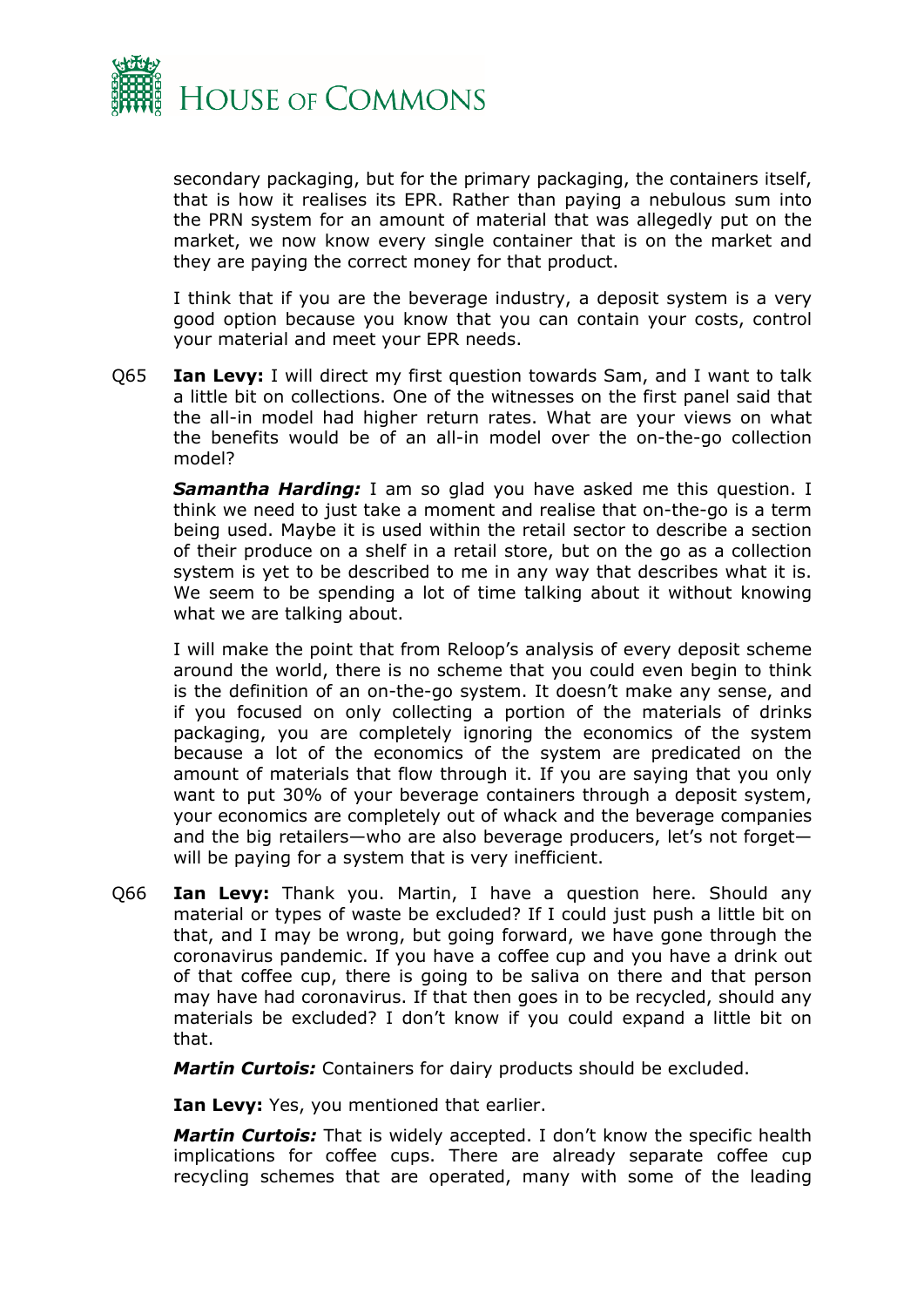

brands. I think ultimately what happens is the coffee cup material is pulped and the fibre is reused as part of the process, so there is an authentic direct recycling process. Probably we should focus on essentially PET bottles and aluminium cans. I am being very pragmatic as far as this whole strategy is concerned.

I would counsel against including glass simply because the material collection rates for glass are something like 76% already—the recycling rate. We are ultimately aiming at something like 90%, so we have an existing system that is working very well for glass recycling. There may be some disagreements about specific figures, but I do not think that people would argue that glass recycling isn't working well.

Ultimately, what you have to take into account with the UK is you have this existing successful kerbside system and what we want to avoid is a situation where the two are competing against each other and you are taking products that you would have been quite happily recycling at home into a DRS system. Why not continue to recycle them at home if you are consuming them at home? The emphasis should be on the products that you consume in the street or outside, or when you are shopping or whatever, and focus the DRS on those.

*Samantha Harding:* I want to jump in there, if I may, and point out something that is missing from that, which is the issue of quality. If we are going to meet these stringent and potentially escalating targets on recycled content, particularly if the plastics tax is predicated on postconsumer waste rather than a broader post-industrial waste—which hopefully it might be, but potentially will not be—we need to be making sure that we get the best possible quality from our resources.

If you have some chucked into the kerbside bin, comingled because it is easier for consumers, as was pointed out earlier, some of it is of excellent quality because it is going through non-contact RVMs or other collection methods over the counter, it doesn't make any sense. It is almost like we are saying, "We want to have a world-class recycling system, but only a little bit, but we will keep still putting all these very valuable resources in a comingled bin where they contaminate each other." You have an option with a deposit system to remove a huge amount of beverage packaging from the central waste stream and from litter in the environment, and have this huge amount of feedstock, which is of food-grade quality.

**Ian Levy:** Possibly we will have to delve a bit deeper into the health implication that I talked about earlier.

*Samantha Harding:* All I know from the greentech providers who are members of Reloop—it is a discussion that we have been having with a range of them over the last year—is that none of them has reported that there have been any issues about coronavirus specifically. Obviously there were concerns within the first few months and certainly we saw in our US region that some of the systems shut down completely because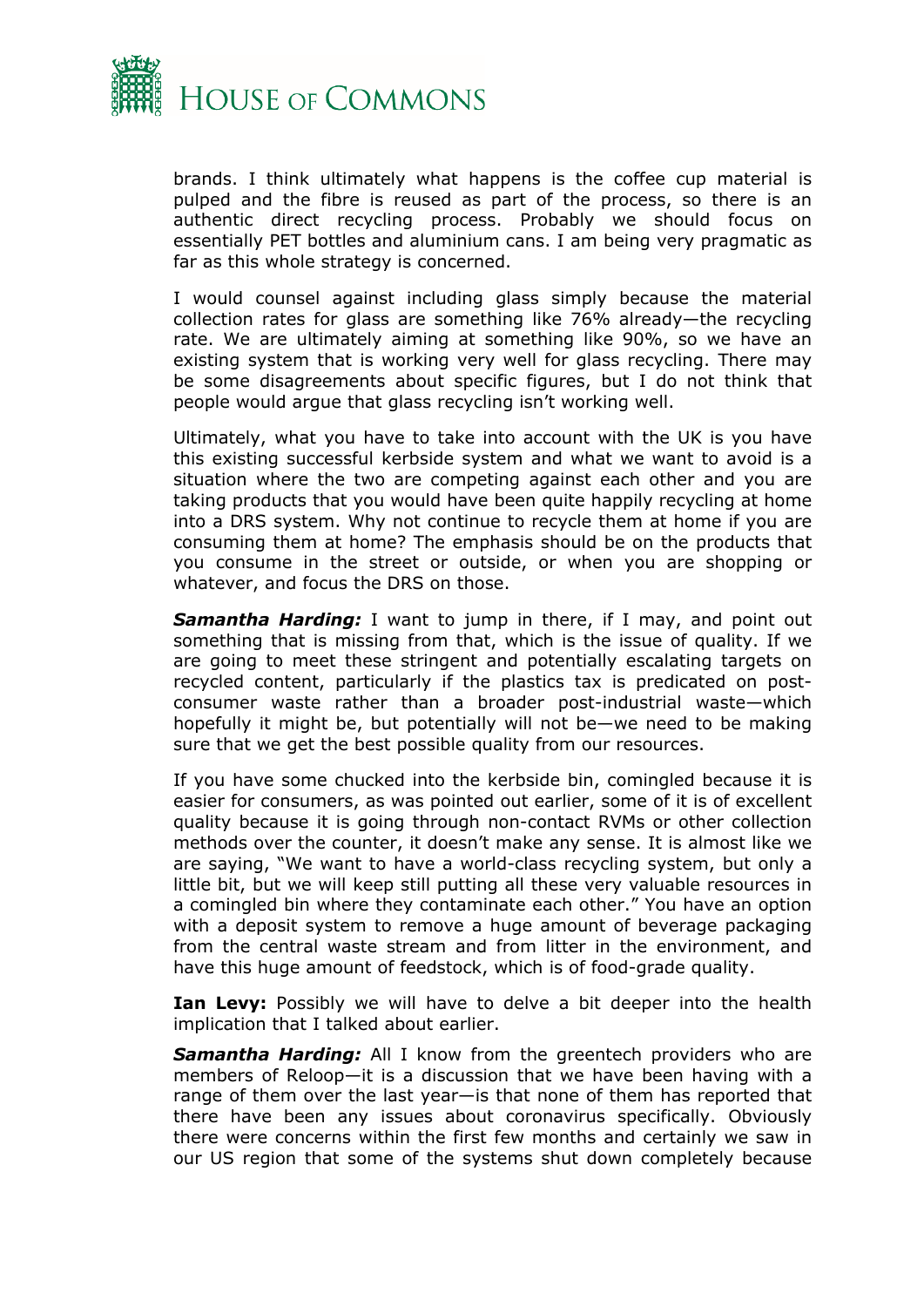

they did not know what the implications would be. They then opened up with absolutely no problems at all.

One of the main reasons they opened up is because the materials—the glass, plastic and aluminium industries—were saying, "You have to open up because we have to get our hands on these materials because we need them to make more things with." It was the materials sector that was saying, "We need all these materials back to help us." I think we could be as confident as possible at this stage in the pandemic that a deposit system doesn't contribute to a spike in cases.

Q67 **Ian Levy:** That is great. Lovely, thank you. Lee, if I could bring you in. How would the development of a digital DRS scheme affect the design of the scheme?

*Lee Marshall:* It has very big implications. One of the reasons we think we should defer is so we can allow these trials to come to fruition and see what they bring. As you have heard, a DRS will compete with the current kerbside schemes for a large element of the material, so you will be cannibalising the kerbside scheme to put it into another collection system when it is already being collected. We think, obviously depending on the results, that the digital side of things, where people can carry on using their kerbside schemes, carry on using the infrastructure that is already there and is very comprehensive, is going to be much more efficient and much more cost effective for UK plc and we can build on that.

It goes back to some of the early days when you introduced a kerbside scheme. Each time you introduced a new material, you got a bit of an uplift in the other materials because people got more used to their recycling. If we could have a DRS that is predicated on the kerbside system, that is going to have benefits for the other materials that perhaps do not have the deposits on them and may be even transferable across into food waste recycling and areas like that.

**Ian Levy:** That is lovely, thank you very much, I appreciate that.

**Chair:** That is a nice, safe way for Duncan Baker to ask you more, Lee, about the impact on local authorities.

Q68 **Duncan Baker:** One of my feelings on this is that it is going to be costly—and I say that from being a district councillor not quite so long ago, only about five or so weeks—and I think many feel that it will be difficult to implement, running the schemes, the administration potentially difficult. I hear the savings. The first question, Lee: can you explain the possible impacts on local authorities from implementing a DRS and how impacts will differ for county councils and borough councils?

*Lee Marshall:* Thank you for that, because there are differences. On a basic level, material will disappear from the kerbside scheme and go into the DRS scheme, especially on an all-in system. We had one county council area partnership that included the district councils, and they estimated they would see a reduction in their recycling rate of between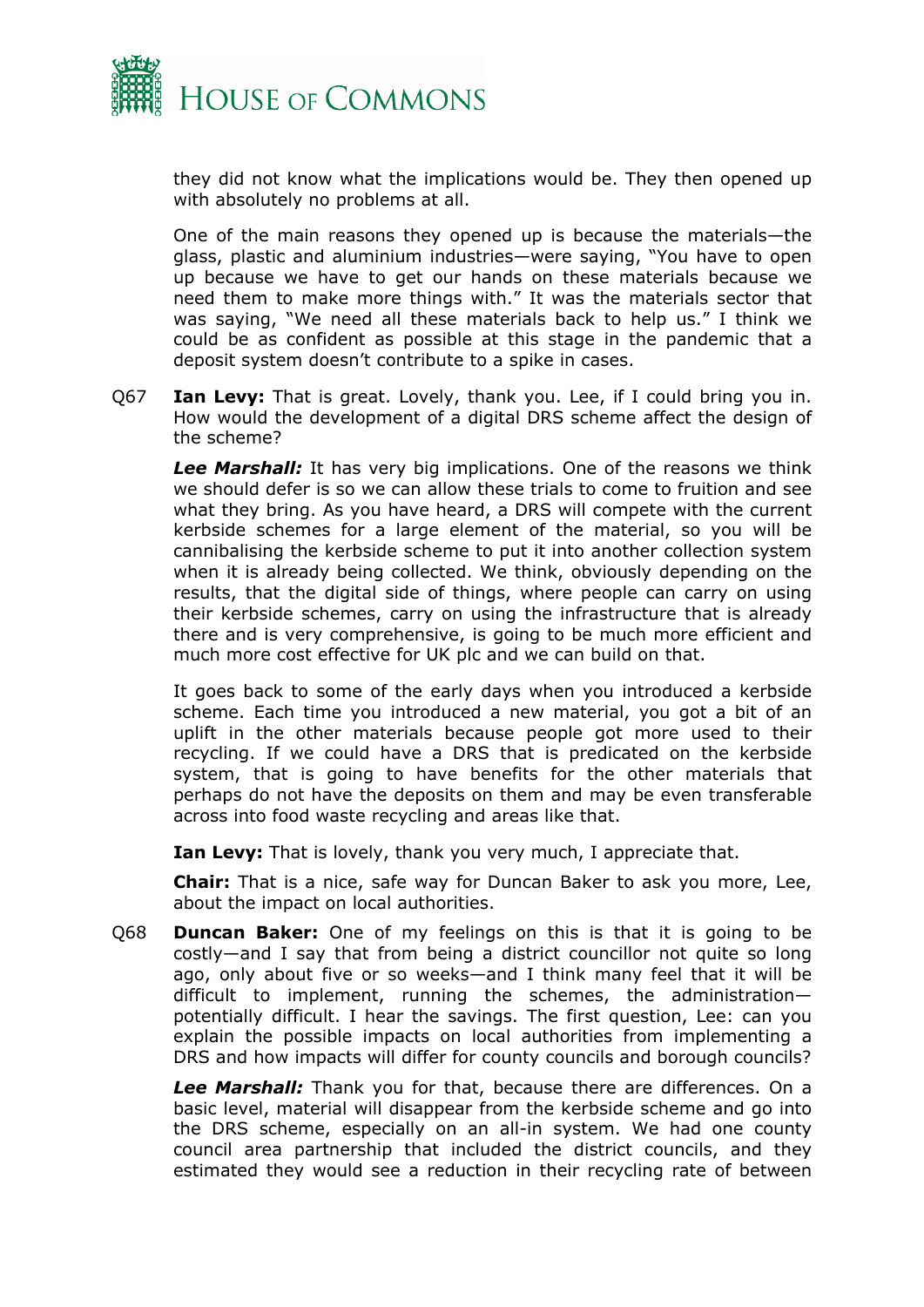

3% and 5%. Yes, that recycling will be collected elsewhere and counted at the national level, but local authorities will see a dip in their own recycling rates and there are reputational issues to go along with that.

Previously, before EPR was considered, there was also loss of income from materials. In theory, under EPR, the producers will pay for sale of materials and income, so that should be netted off under EPR and not be as much of an issue. I think where local authorities are struggling a little bit is previously it has been suggested that they will be able to make savings on their collections because there is less material in the vehicle and so on. If you take where I live in Powys, it has a very good collection, three boxes, and the vehicle has seven different compartments that these boxes get emptied into with the different materials, but it depends which compartment gets full first.

The vehicles here collect food waste, so if it is the food waste compartment that fills up first and then that causes the vehicle to go and tip and then come back again, it doesn't matter how many plastic bottles or glass bottles you take out of that vehicle, that vehicle is still going to be constricted by the food waste on that particular round. Again, there is a lot more research that needs to be done on the impacts on collections.

To round off on the two tiers, the information we have from one of the studies that was done—albeit on a very small scale—showed that generally speaking collection authorities will be worse off under DRS, their costs will increase and they will not realise savings. Then the WDAs, the waste disposal authorities or the county councils, will be better off because their costs are all associated with the disposal of the waste. In theory, if you see higher recycling, there will be less in the residual. When people say local authorities will save, it is not as simple as that. Generally speaking these two-tier areas—county councils—will save, but district councils and borough councils will see an increase in their costs. How the cost savings may be spread is inequitable.

Q69 **Duncan Baker:** I am very glad you say that, because that has certainly been the feeling from the district councils that I have spoken to, who rather corroborated that. We heard earlier how EPR reforms need to work alongside DRS. If we can put a bit more meat on the bones, how would the EPR reforms change the impact on local authorities from DRS?

*Lee Marshall:* As I mentioned earlier, in theory the EPR will pump a lot of funding—and badly needed funding—into local authority waste services and that should enable them to increase and enhance the services they currently provide for packaging, which should mean an uptake of recycling, an increase in recycling. We feel at the moment the danger is that if you then layer on another collection system of DRS, you are undoing some of the benefits of EPR.

In a way, you could argue it is a bit ironic that we want to introduce consistent collections, but if you introduce a DRS you are making the collections for the household more inconsistent, because they now have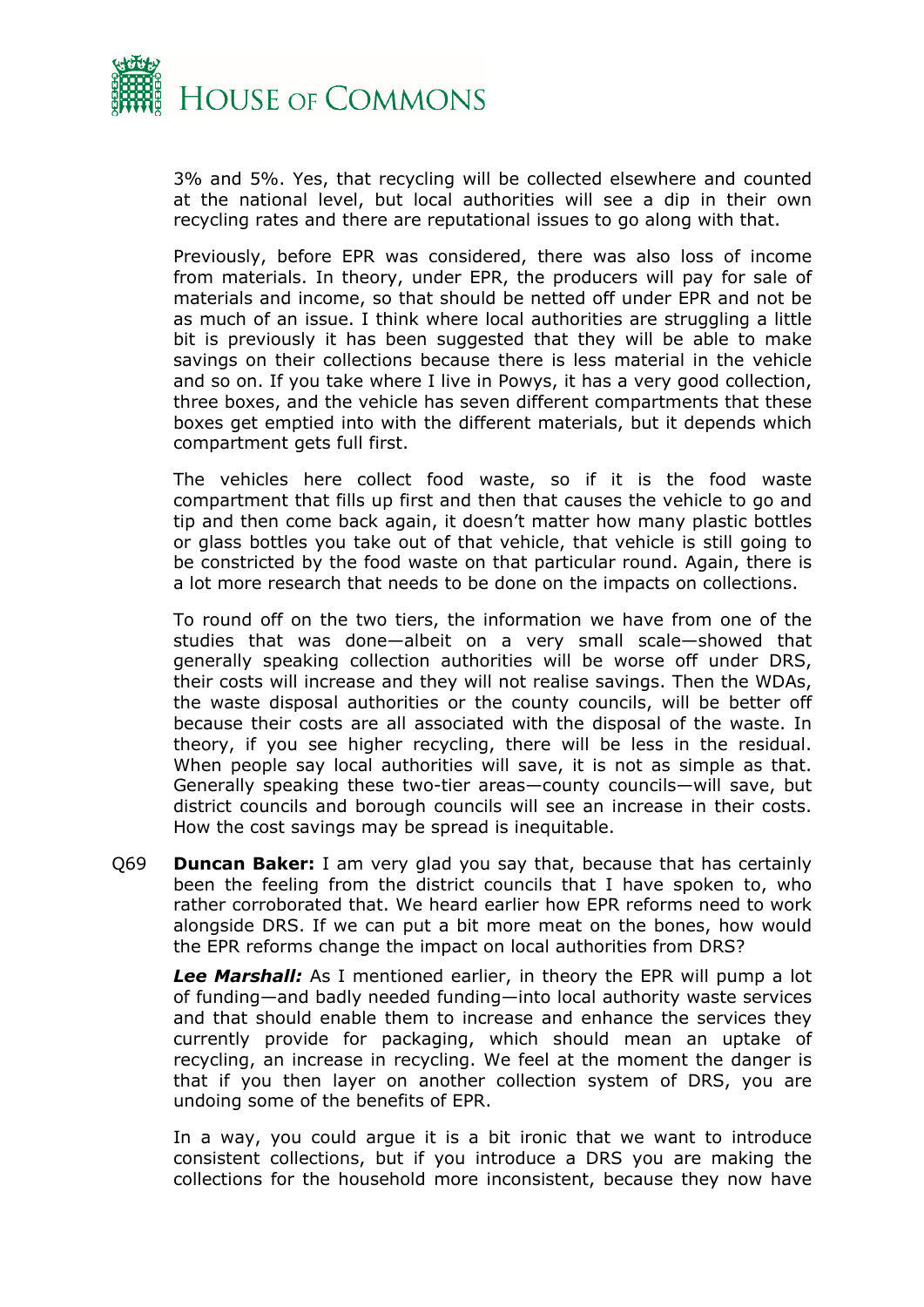

to start looking at the bottles and go, "Is this one a DRS one? Is this one an EPR one? Do I put that in my kerbside box or bag or take that back to the supermarket?" By layering DRS on top of kerbside, you could argue that the collections become more inconsistent for the householder, not more consistent as people want.

Q70 **Duncan Baker:** Sam, what do you think on that point?

*Samantha Harding:* If there is a concern that consumers would be confused as they look at different bottles, considering introducing an onthe-go system, where some bottles may be in because of their size or their material and others wouldn't, would make it even worse. There is this issue also around the digital DRS, where I wanted to echo some of the points that were raised on that. It is very interesting that we could potentially embrace new technology, and we are certainly very interested in that, but there is again the central issue around quality. There is also the huge inequity of if you don't have access to a smartphone or a data plan, you are excluded from the system, whereas obviously with the deposit system it is convenient for everybody. Hopefully these pilots will tell us more about those issues.

Q71 **Duncan Baker:** My final question is to Martin. If I listen to my local councils, they tell me how terribly hard up they are and how much they struggle. With some of these changes, going on from we said first of all with Lee—that I don't think this is straightforward and there are some costs within this—should local authorities be compensated for the loss of materials collected from the kerbside? I understand that more jobs will be created in some instances, depending on the size of the council. Yes, just on that loss of materials point.

*Martin Curtois:* Yes, I think they should. That should be done via the EPR system. One has to take into account that there is a number of different issues. They will be looking at changes in consistency of collections, so that may involve some changes as far as local authorities are concerned. We will also be looking at mandatory food waste collections, which is another important change. We have to make sure that local authorities basically have sufficient resources to deliver an efficient kerbside system, because I think everybody wants that.

It is something that we should value and appreciate, because it was proved in the pandemic, for public health, that it is something that keeps the country running. However the workings of this come through, we must make sure that local authorities have sufficient resources to deliver an efficient kerbside system. That in turn will mean that we will get better value, we will get better resource efficiency and hopefully we will get better and stronger secondary materials markets so that the whole circular loop can work together.

**Duncan Baker:** Yes, I think you are absolutely right with that last point.

*Samantha Harding:* I want to make a point that Reloop has looked at 33 independent studies around the world about the impact of the